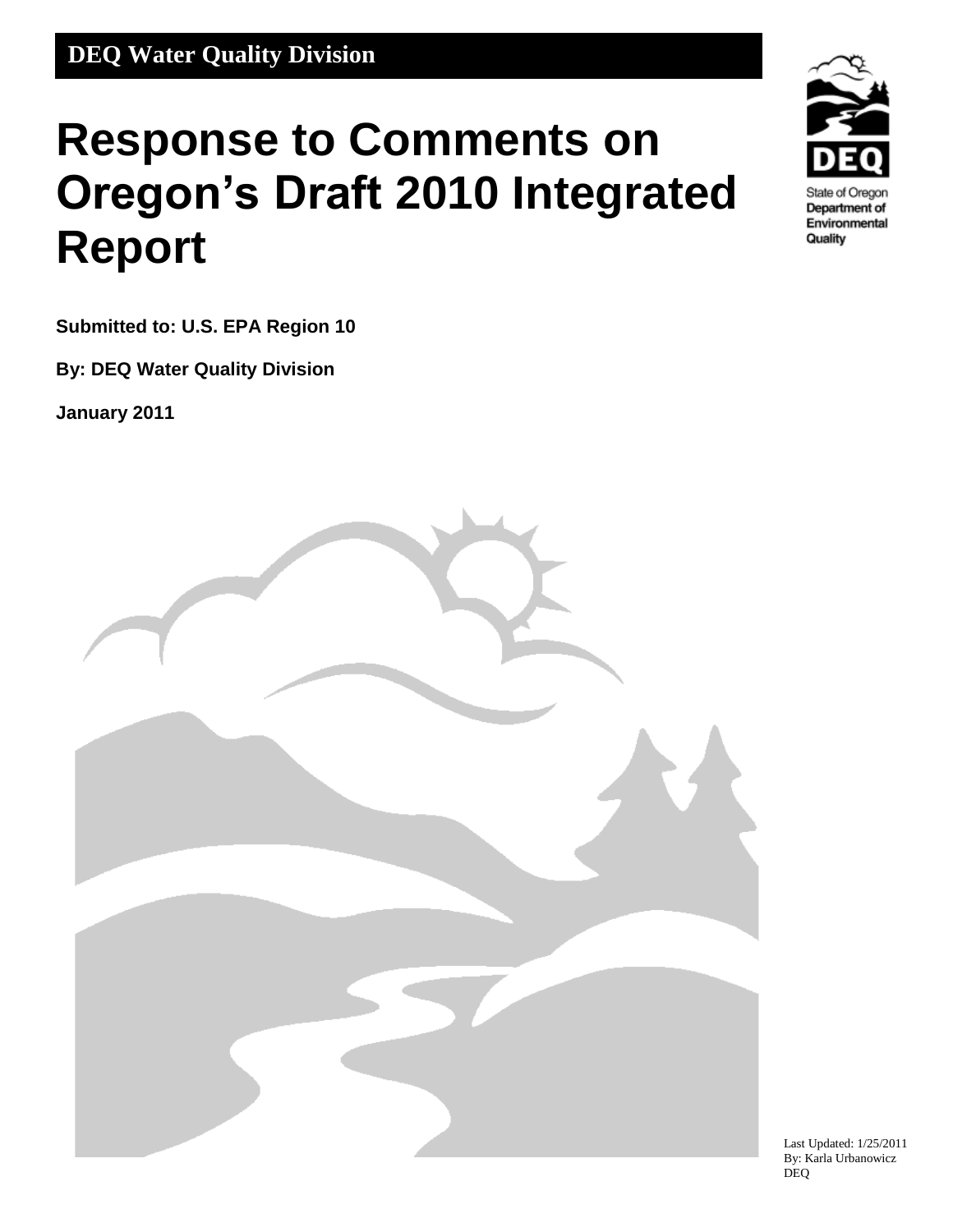This report prepared by:

Oregon Department of Environmental Quality  $811$  SW  $6<sup>th</sup>$  Avenue Portland, OR 97204 1-800-452-4011 www.oregon.gov/deq

> Contact: Karla Urbanowicz (503) 229-6099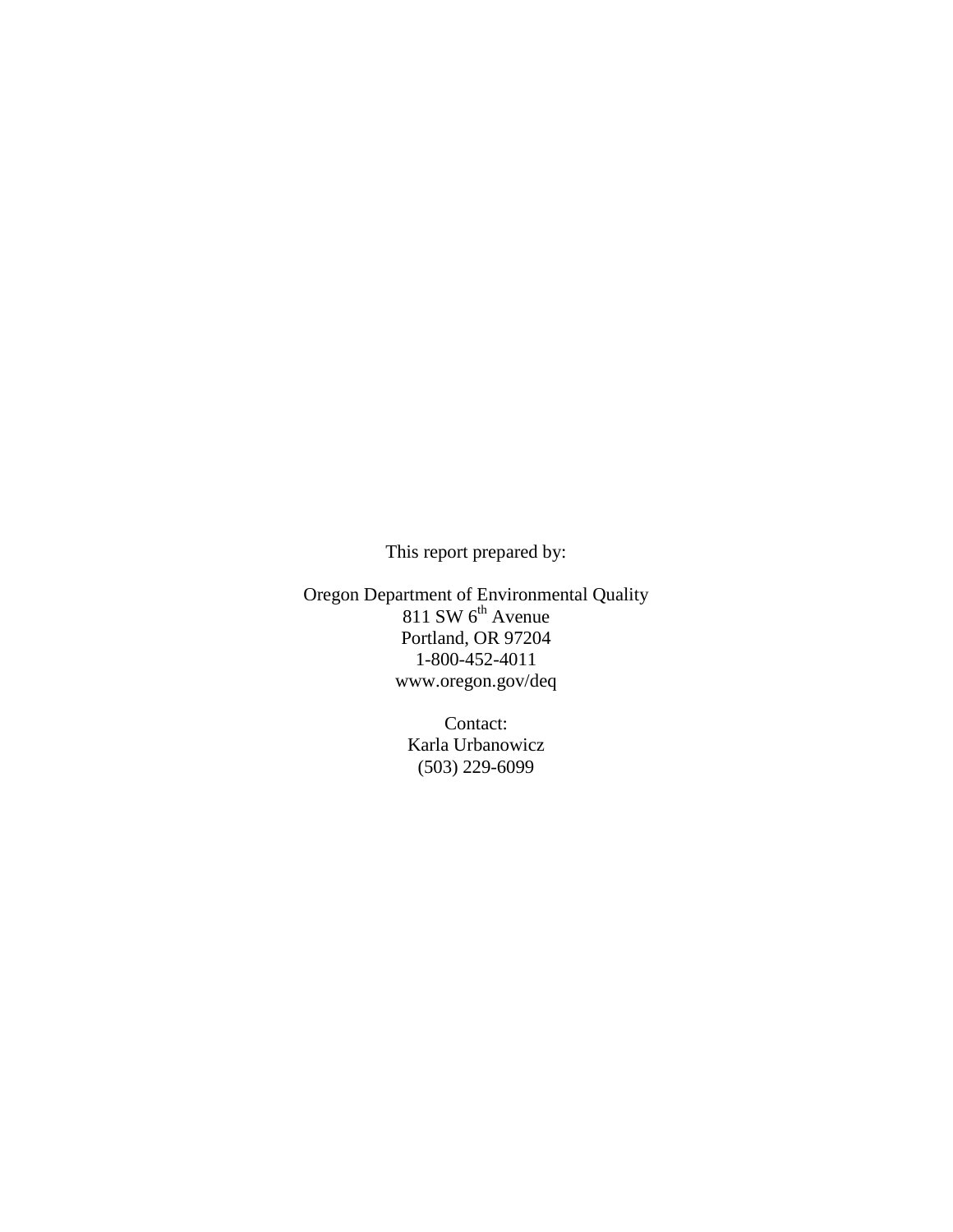# **Table of Contents**

|    | A: Comments, corrections, and additions on new or updated records in the Draft 2010 Integrated Report 3 |  |
|----|---------------------------------------------------------------------------------------------------------|--|
| 1. |                                                                                                         |  |
| 2. |                                                                                                         |  |
| 3. |                                                                                                         |  |
|    |                                                                                                         |  |
| 4. |                                                                                                         |  |
|    |                                                                                                         |  |
| 5. |                                                                                                         |  |
| 6. |                                                                                                         |  |
| 7. |                                                                                                         |  |
| 8. |                                                                                                         |  |
| 9. |                                                                                                         |  |
|    | D: Comments on Oregon's Assessment Methodology – Other pollutants and older records 16                  |  |
|    |                                                                                                         |  |
|    |                                                                                                         |  |
|    |                                                                                                         |  |
|    |                                                                                                         |  |
|    |                                                                                                         |  |
|    |                                                                                                         |  |
|    |                                                                                                         |  |
|    |                                                                                                         |  |
|    |                                                                                                         |  |
|    |                                                                                                         |  |
|    |                                                                                                         |  |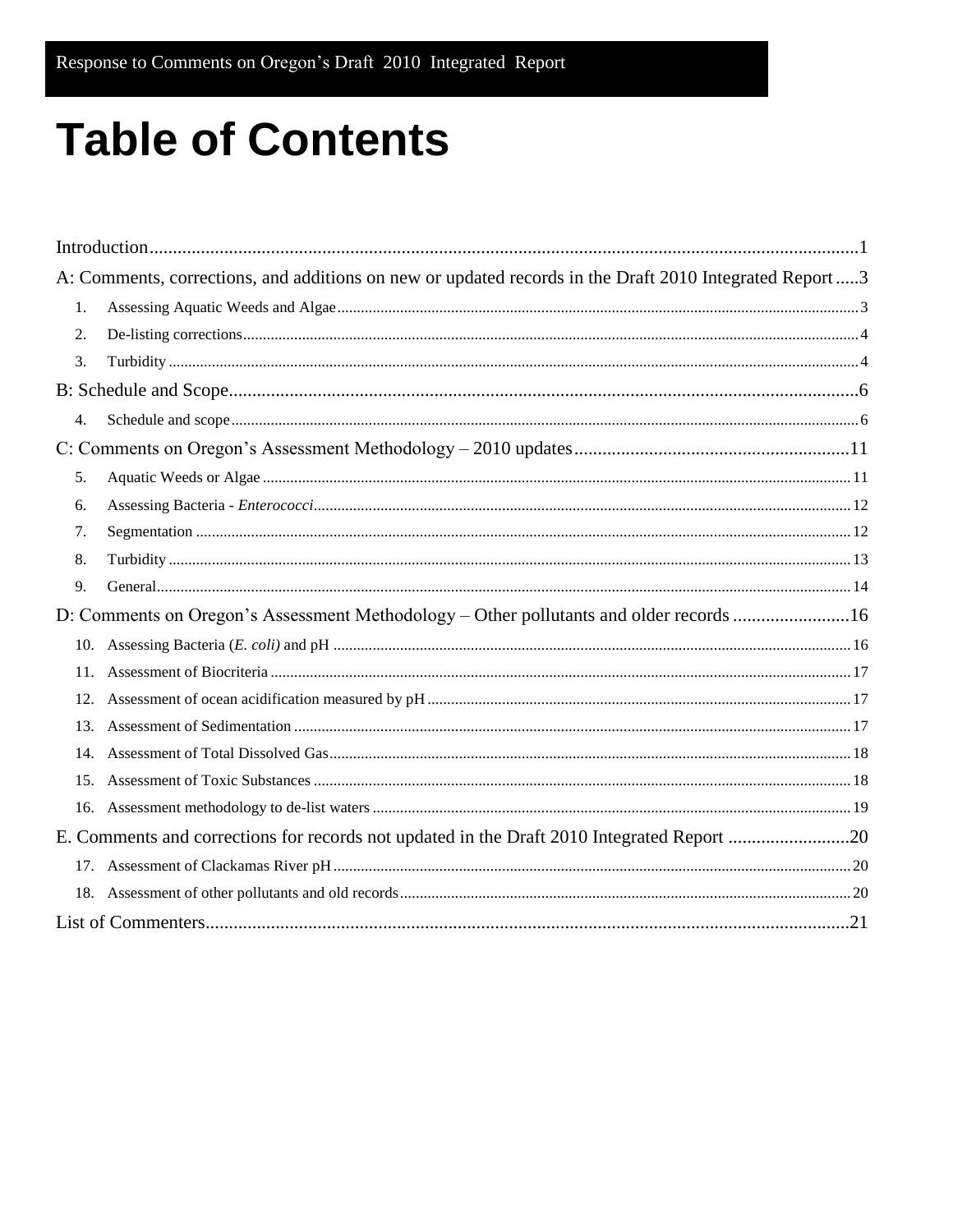### <span id="page-3-0"></span>**Introduction**

The federal Clean Water Act (CWA) requires that the Oregon Department of Environmental Quality (DEQ) periodically assess Oregon's water quality and report to the Environmental Protection Agency (EPA). CWA Section 305(b) requires DEQ to report on the overall status of waters in the state. CWA Section 303(d) requires DEQ prepare a list of water bodies that do not meet water quality standards and where Total Maximum Daily Loads (TMDLs) will be developed. EPA recommends combining these reports into an Integrated Report that assigns each water body to an assessment category based on the evaluation of available data.

DEQ began the data assessment process by preparing a Draft **Methodology for Oregon's 2010 Water Quality Report and List of Water Quality Limited Waters** and issuing a public call for data. The Assessment Methodology contains the "decision rules" that DEQ used to assess water quality. The call for data included the minimum quality assurance and quality control (QA/QC) requirements for data submittal. Data submittals to DEQ were accepted from May 11 through June 11, 2009. DEQ evaluated the available water quality data for Oregon's waters using the decision rules and assigned an appropriate status from these EPA recommended categories:

| Category 1: | All designated uses are supported. (Oregon does not use this<br>category.)                                                                                                                                                                                                                                                                                                                                                                                                                  |  |  |
|-------------|---------------------------------------------------------------------------------------------------------------------------------------------------------------------------------------------------------------------------------------------------------------------------------------------------------------------------------------------------------------------------------------------------------------------------------------------------------------------------------------------|--|--|
| Category 2: | Available data and information indicate that some designated<br>uses are supported and the water quality standard is attained.                                                                                                                                                                                                                                                                                                                                                              |  |  |
| Category 3: | Insufficient data to determine whether a designated use is<br>supported. Oregon further sub-classifies waters if warranted as:<br>3B: Insufficient data to determine use support but some data<br>indicate non-attainment of a criterion and a <b>potential concern</b> .<br><b>3C:</b> Impairing pollutant unknown.                                                                                                                                                                        |  |  |
| Category 4: | Data indicate that at least one designated use is not supported but<br>a TMDL is not needed. This includes:<br><b>4A:</b> TMDLs that will result in attainment of water quality<br>standards have been approved.<br><b>4B:</b> Other pollution control requirements are expected to<br>address pollutants and will result in attainment of water quality<br>standards.<br><b>4C:</b> Impairment is not caused by a pollutant (e.g., flow or lack<br>of flow is not considered a pollutant). |  |  |
| Category 5: | Data indicate a designated use is not supported or other water<br>quality standard is not attained and a TMDL is needed. This<br>category constitutes the Section 303(d) list.                                                                                                                                                                                                                                                                                                              |  |  |

The combination of water bodies in Categories 4 and 5 constitute the water quality limited waters under OAR 340-041-0046. DEQ provided the information from the draft assessment as the Draft 2010 Integrated Report database for public review. The public review and comment period on the water quality limited list occurred from November 15, 2010 through 5:00 PM PST December 15, 2010.

After the public comment period closed, DEQ reviewed comments, made changes to the list of water quality limited waters, and prepared a final 2010 Integrated Report. This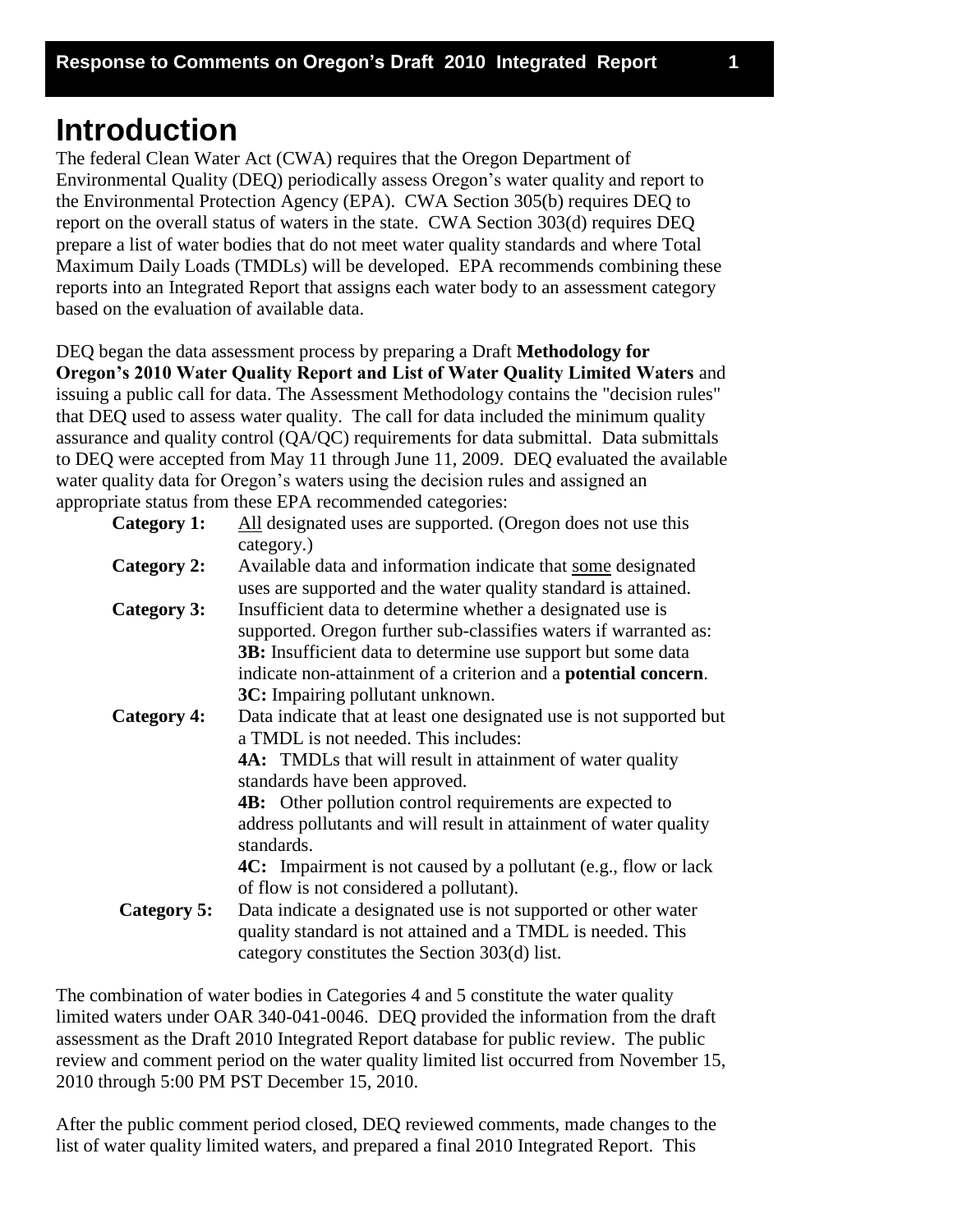document contains a summary of public comments and DEQ's response to those comments. DEQ will submit the final Section 303(d) list of Category 5: Water quality limited waters needing a TMDL to EPA for approval. Along with the Section 303(d) list, DEQ will also submit to EPA the complete 2010 Integrated Report database report, DEQ's response to public comments, the Methodology for Oregon's 2010 Water Quality Report and List of Water Quality Limited Waters, and a prioritization list and schedule for TMDL development. The 2010 Integrated Report and supporting documents will be available at DEQ's website at:<http://www.deq.state.or.us/wq/assessment/assessment.htm>

The response to comments is organized on the following pages to address:

- A. Comments, corrections, and additions on new or updated records in the Draft 2010 Integrated Report
- B. Schedule and scope
- C. Comments on Oregon's Assessment Methodology 2010 updates
- D. Comments on Oregon's Assessment Methodology Other pollutants and older records
- E. Comments and corrections for records not updated in the Draft 2010 Integrated Report

DEQ made the Draft **Methodology for Oregon's 2010 Water Quality Report and List of Water Quality Limited Waters** (Assessment Methodology) available during the public call for data in May and June 2009, and available for information during the public comment period on the draft list of water quality limited waters (Appendix A, Categories 4 and 5) in November and December 2010. DEQ provided the methodology document as information to inform the public on how DEQ reviewed information and what decision rules were used to identify water bodies as water quality limited or impaired. DEQ did not solicit comments on the methodology during the 2010 public comment period. Many comments received during the 2010 public comment period pertain to the Assessment Methodology. Within this response to comment document, DEQ presents a brief summary of these comments, and provides clarifying responses where necessary to explain the decision rules for the assignment of water quality status in the 2010 Integrated Report. DEQ clarified or corrected the Assessment Methodology as needed to document the protocols used for the finalized 2010 list of water quality limited waters.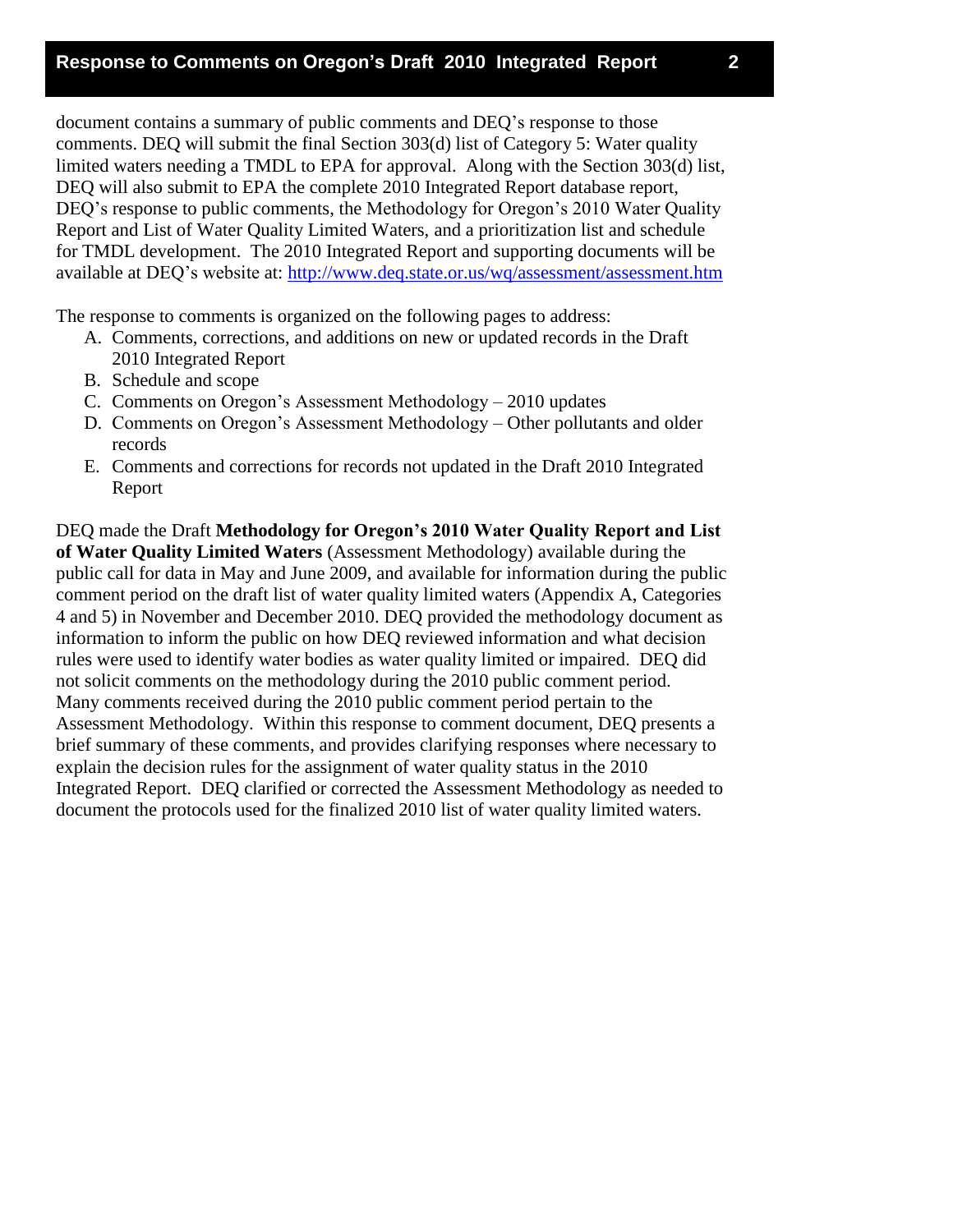# <span id="page-5-0"></span>**A: Comments, corrections, and additions on new or updated records in the Draft 2010 Integrated Report**

#### <span id="page-5-1"></span>**1. Assessing Aquatic Weeds and Algae**

*1.1. Commenter (1) supported the assessment and application of the narrative standard and proposed Category 5 status for Marion Lake (Record ID 23221) and Detroit Reservoir (Record ID 6243), and confirmed the impaired conditions based on observations at a City of Salem water treatment facility. Commenter also suggested that public domestic water supply be added to the list of beneficial uses associated with the records, and that additional narrative criteria (OAR 340-041-0007(11)) be cited with the record.*

The 2010 assessments for impairments due to aquatic weeds and algae based on public health advisories for Harmful Algae Blooms will cite the following affected beneficial uses: aesthetics, drinking water, fishing, livestock watering, water contact recreation, and water supply. While several narrative criteria could be invoked as establishing the general conditions to be maintained in Oregon's waters, it is sufficient for assessment purposes to cite one narrative criteria. Oregon's database is designed to associate one narrative and/or one numeric criterion with an assessment record. DEQ cites the narrative criterion that is most relevant to the condition and beneficial use being assessed.

*1.2. Commenter (1) suggested that TMDL planning to address aquatic weed impairments consider other water quality parameters such as pH, and indicated that the City of Salem is currently collecting monitoring data for other pollutants such as chlorophyll a that could be useful in the future.*

The development of the 303(d) list does not provide direction on how TMDLs are developed, but does identify the pollutants that need TMDLs in each water body. DEQ agrees that a robust approach to addressing aquatic weed impairments will require understanding the interactions of water chemistry indicators such as pH, chlorophyll a, dissolved oxygen, phosphates, and nitrates for the listed water.

*1.3. Additional listings based on review of information submitted on invasive weeds in Boone Slough (LLID 1239617445829) and Nute Slough (LLID 1239558445866).* Two new Category 5 303(d) listings for Aquatic Weeds or Algae have been added to the 2010 Integrated Report for Boone Slough (Record ID 23228) and Nute Slough (Record ID 23229).

Reports were submitted to DEQ in the 2009 call for data about excessive growths of nonnative aquatic plants in Boone and Nute Sloughs in Lincoln County. DEQ has investigated the reports that *Myriophyllum aquaticum,* commonly called parrotfeather or parrotsfeather, has been observed in these water bodies, and that this species is on the Oregon Department of Agriculture's "B" list of Noxious Weeds. DEQ finds the information sufficiently documents impairment to fish and aquatic life and other beneficial uses of these water bodies.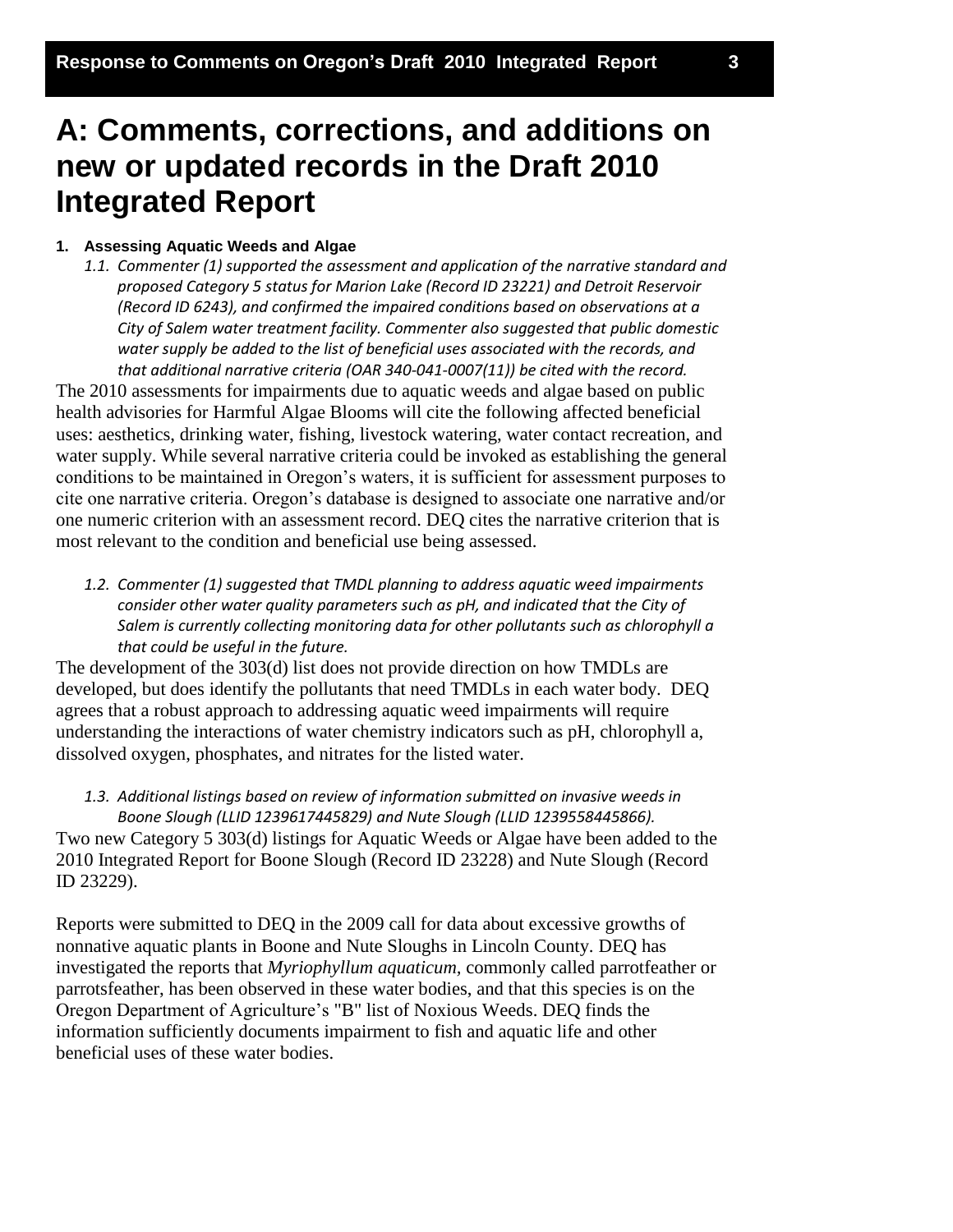#### <span id="page-6-0"></span>**2. De-listing corrections**

*2.1. Commenter (5) noted that EPA deferred approval of the TMDL for temperature for the Long Tom River (Record ID 5918) and commented it should not be de-listed in 2010.* DEQ confirmed that EPA did not approve the TMDL for temperature for the Long Tom River and will defer de-listing this water body until we have received EPA's approval specifically for the Long Tom River TMDL.

The Willamette Basin TMDL, approved by EPA in 2006, developed a TMDL for temperature in the Long Tom River based on Oregon's cool water temperature criterion. DEQ understands that EPA has not yet provided approval for Oregon's cool water temperature criterion, and presumes the TMDL approval was deferred until EPA approves the criterion. DEQ will review de-listing this waterbody at the next opportunity after EPA takes action on the previously developed TMDL.

#### *2.2. Commenter (5) noted that the Willamette Basin TMDL did not contain TMDLs for mercury in Amazon Creek (Records IDs 21152 and 21153) and commented these records should not be de-listed.*

Based on EPA's statement that the Willamette Basin TMDL did not address mercury in Amazon Creek, these records will not be de-listed.

*2.3. Commenter (12) provided comments after the deadline, and suggested that Fairview Creek (Record ID 7258) for temperature should be assigned a status of Category 4A: Water quality limited, TMDL approved based on the Willamette basin TMDL.*

The commenter is correct that the status for Fairview Creek (Record 7258) should be Category 4A. The finalized 2010 Integrated Report will reflect this change.

Temperature conditions in Fairview Creek were assessed in 1998, but data were insufficient to determine if the water was water quality limited or attaining and the status in the database is "Insufficient Data". DEQ did, however, collect data during the development of the Willamette TMDL that showed that Fairview Creek exceeds the summer rearing temperature criterion of 18 degrees C. The watershed wide temperature targets were applied to the Fairview Creek watershed as discussed in the Willamette TMDL document (Chapter 5, pages 43-44).

*2.4. Commenter (15) pointed out additional segments that should be de-listed on the basis of the approved Rogue River Basin TMDL.*

Additional records that will be de-listed in the finalized 2010 Integrated Report based on the approved Rogue River Basin TMDL:

South Fork Little Butte Creek (Record ID 3987) - Temperature West Fork Illinois River (Record ID 13197) - Temperature Soldier Creek (Record ID 4492) - Temperature.

#### <span id="page-6-1"></span>**3. Turbidity**

*3.1. Commenters (6) and (9) questioned how the water quality standards for turbidity, which are under review, were applied and the type and quality of data used to assess streams for impairments to drinking water beneficial uses due to high levels of turbidity.*

The 2010 assessment applied Oregon's narrative criterion OAR 340-041-0007(11) that establishes the statewide goal of protecting the potability of drinking water. Oregon's numeric criteria for turbidity OAR 340-041-0036 are currently under review. It is anticipated that rule making will revise the numeric standard for turbidity in Oregon's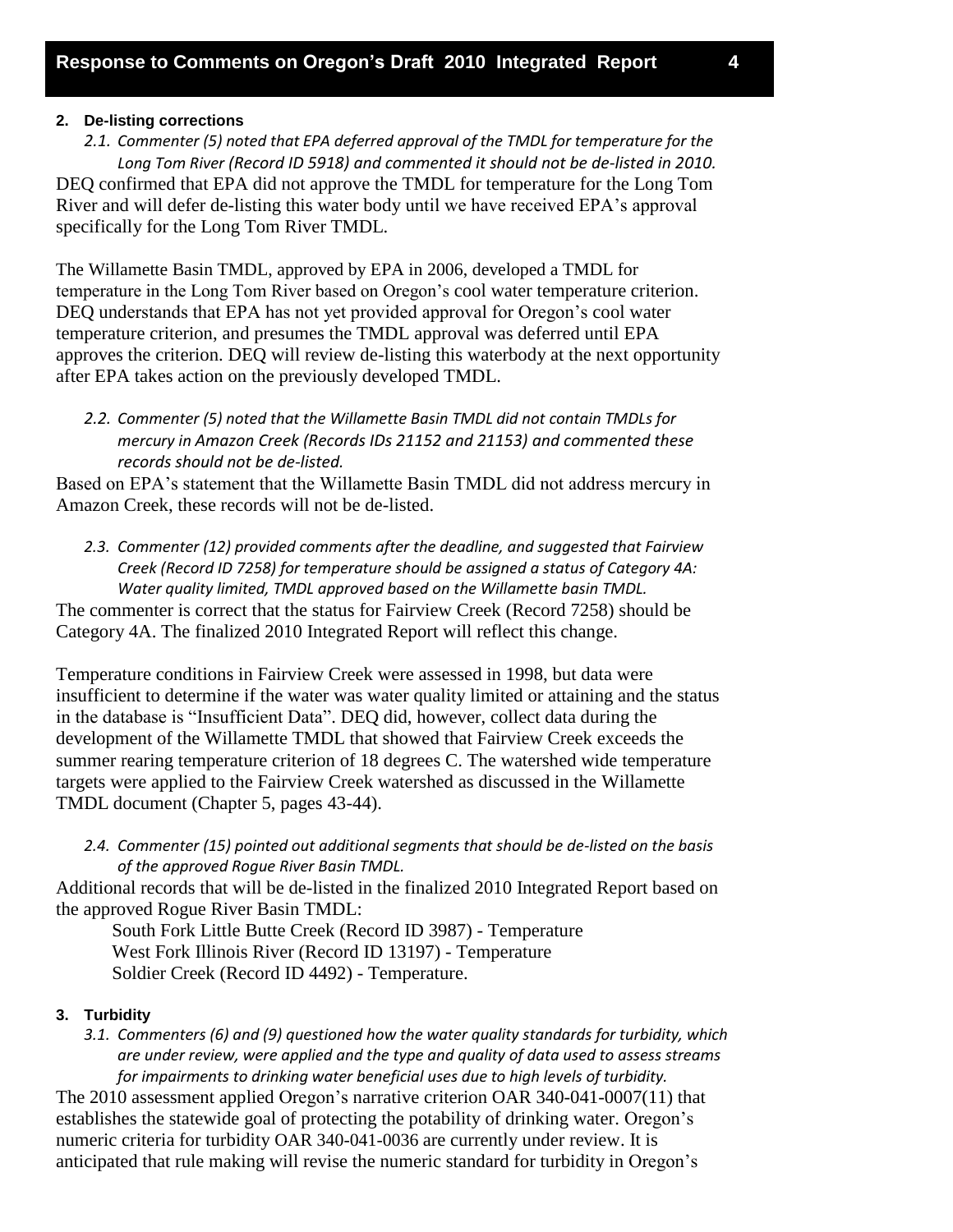waters. If these criteria are adopted in Oregon and approved by EPA, they will become the applicable standards that will be used for subsequent 305(b)/303(d) assessments. The current applicable narrative standard does not specify measurements or limits for protecting potable drinking water. DEQ has in the past used the existing numeric turbidity criteria as a quantitative target in conjunction with other information documenting impacts from turbidity on specific fish, shellfish, and drinking water uses as the methodology to protect all beneficial uses in water throughout the state.

For the 2010 assessment, DEQ reviewed information provided by Public Water System (PWS) operators for various drinking water systems in Oregon. Available data included the number of shutdowns occurring in a PWS and source water turbidity levels at the time of the shutdown. DEQ reviewed the information to determine the number of shutdowns correlated to turbidity levels that exceeded the system's operating capacity and treatment operations that prevented the PWS from providing drinking water from the surface water source. Data showing the measured turbidity levels and/or the number of days the source was unusable due to high turbidity were used to list the source water as Category 5. Anecdotal reports or un-validated shutdowns reported in the Safe Drinking Water Information System (SDWIS) were not sufficient for DEQ to determine that the levels exceeded natural conditions, and these systems were assessed as Category 3. Five water sources had sufficient data of high quality to determine that PWS shutdowns due to high turbidity were occurring over a number of years. Links to the data summary report and analysis are provided in the supporting information for those records. Further discussion about the benchmark used to assess the PWS data is provided in section C in this document.

*3.2. Commenter (9) questioned the data that DEQ reviewed to determine that turbidity levels in the Siletz River (Record 23134) were limiting the City of Siletz use of the PWS water source for public drinking water.*

DEQ reviewed data from the City of Siletz water source on the Siletz River (Record 23134) and found 6 out of 9 reporting years with high turbidity. The City of Siletz PWS has had numerous shutdowns and must frequently add raw water storage to handle recent, repeated high turbidity events. The report, Turbidity Analysis for Oregon Public Water Systems, Water Quality in Coast Range Drinking Water Source Areas (June 2010), documents the data and analyses used for the assessment.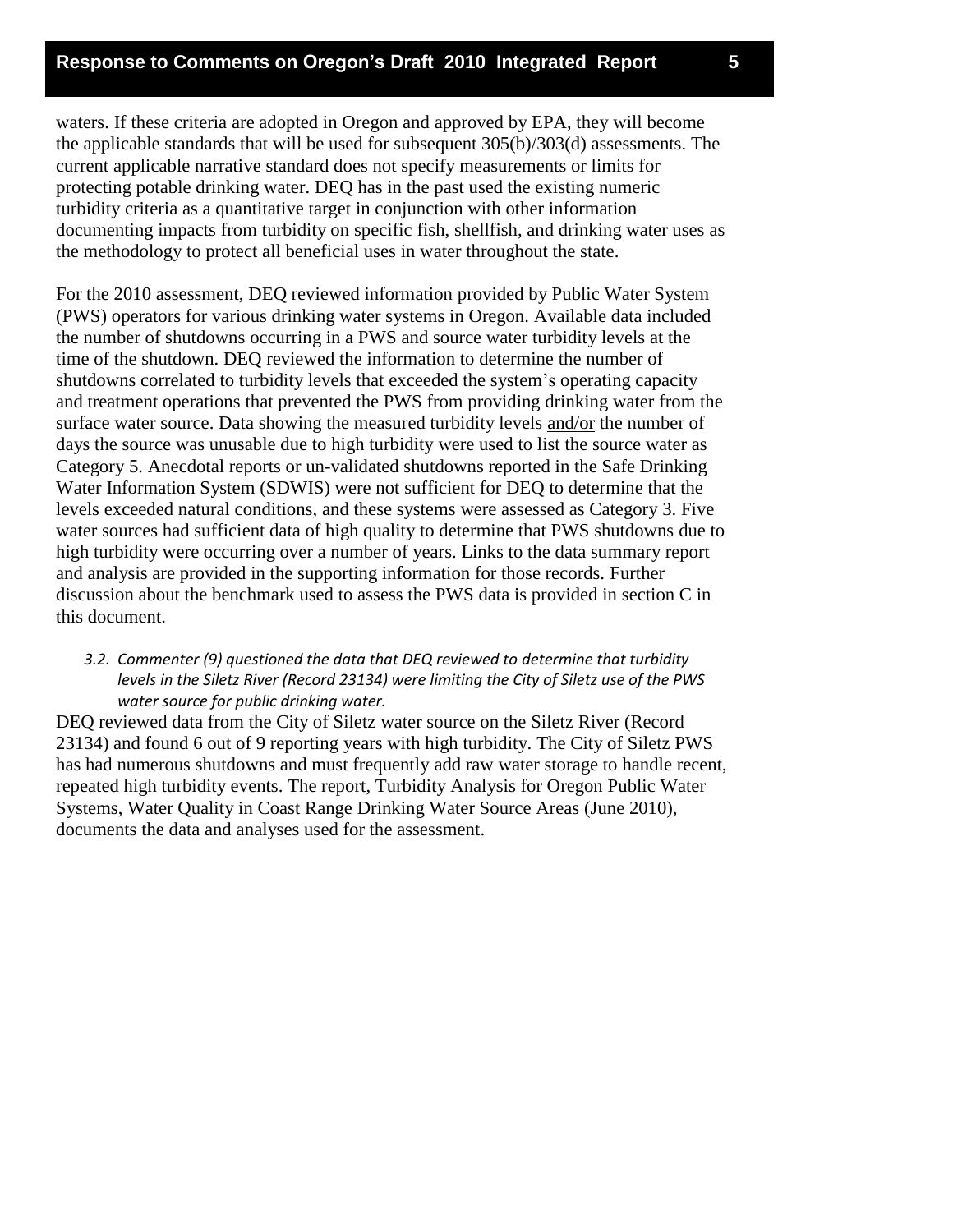### <span id="page-8-0"></span>**B: Schedule and Scope**

#### <span id="page-8-1"></span>**4. Schedule and scope**

*4.1. Commenter (2) suggested Oregon list coastal waters impaired because of ocean acidification.*

Oregon is in the process of preparing supplements to the 2010 Integrated Report and will continue assessing data from coastal waters within the state's jurisdiction using applicable Oregon water quality standards. The initial 2010 assessment included assessing coastal recreation waters using a federal water quality standard for *Enterococci*. Supplemental assessments will evaluate available monitoring data for waters extending three miles seaward from Oregon's coastline. Oregon currently has a water quality standard for pH in marine waters (OAR 340-041-0021). The protocols that will be followed to apply this criterion are described in the Methodology for Oregon's 2010 Water Quality Report and List of Water Quality Limited Waters. Oregon's assessment will apply Oregon's standards that are effective and approved by EPA.

4.2. *Commenters (2), (4), and (8) noted Oregon did not update the 303(d) list in 2008. Commenter (14) asked if the 2010 database includes previous records. Commenters (2), (4), (8) and (13) asked about the timeline for supplementing the Draft 2010 Integrated Report with additional listings and de-listing.*

EPA approved Oregon's current and effective 303(d) list in February 2007. Since that time, DEQ has been working with limited resources to update the 303(d) list by: prioritizing pollutants, beneficial uses, and program needs for assessment; updating the assessment methodology to reflect new standards and policies; reviewing standards and benchmarks to evaluate site data; developing benchmarks to apply where none are specified in the standards; planning and developing new and updated data systems to evaluate site chemistry and analytical data; planning and updating data systems to assess water conditions throughout the state; updating data systems to retrieve data from DEQ's analytical data repository; evaluating site data; and gathering and reviewing information relevant to assessing beneficial use impacts.

The draft 2010 303(d) list contains updates based on review of data for a set of pollutants and beneficial use impairments that were complete and ready for public review and comment on November 15, 2010. The draft list carries forward any listings that have been previously issued unless TMDLs have been developed for those 303(d) listings or newer data indicate the water body now meets water quality standards. Water segments on the 2004/2006 303(d) list for pH or other standard exceedences will remain on Oregon's 303(d) list until new data evaluations or TMDLs are completed.

DEQ is continuing to assess data to supplement the 2010 303(d) list with assessments for other pollutants. DEQ has targeted March 2011 as the next date to publish supplements to the 2010 303(d) list for public review and comment and May 2011 to submit the supplement to EPA. See response to comment 4.5 below for more detail on the scope and priorities for the supplements to the 2010 Integrated Report.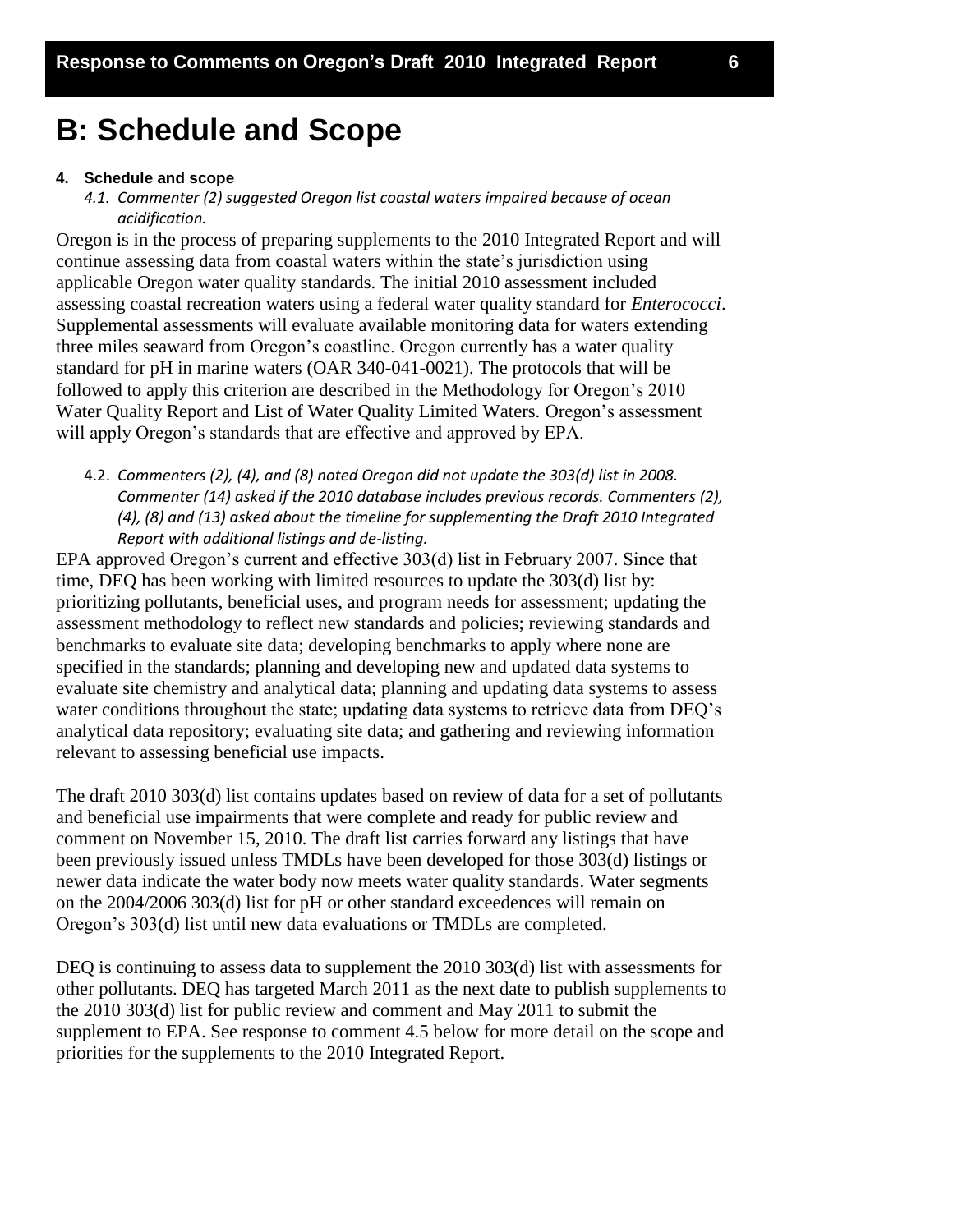*4.3. Commenter (5) was supportive of DEQ's approach for the 2010 Integrated Report to not evaluate temperature data since all basins in the state already include 303(d) listings for temperature, and all streams in a subbasin will be addressed when a TMDL is developed for those listings. Commenter (8) asked what the rationale was for not evaluating temperature data for the 2010 Integrated Report.*

DEQ's rationale for not evaluating temperature data is that there are already 303(d) listings for temperature in all basins in the state, and temperature conditions in all streams in each subbasin will be addressed when TMDLs are developed for the current listings. DEQ continues to develop TMDLs, and will include a prioritized list of TMDLs with the 2010 303(d) list submitted to EPA. This prioritized list will identify where additional TMDLs for temperature will be developed.

4.4. *Commenters (5), (4), and (8) were concerned about DEQ's approach in the 2010 Integrated Report to not evaluate dissolved oxygen data since waters impaired for dissolved oxygen may not be addressed through the comprehensive watershed approach for TMDL development. Commenter (5) cited specific concerns with TMDLs being developed in the John Day and Deschutes Basin where all waters with dissolved oxygen impairments, including some identified through data collected since the last 303(d) review, are not being addressed.*

DEQ is not expecting to evaluate dissolved oxygen data for the 2010 assessment due to staff resource limitations and a significant amount of technical work that must be completed prior to evaluating data. As a result, other pollutants and impairments are higher program priorities and will be assessed. DEQ continues to address waters with dissolved oxygen impairments when TMDLs are developed for waters and watersheds where dissolved oxygen impairments were identified in earlier assessment cycles.

Oregon's standards for dissolved oxygen and implementation of those standards require complex analysis to determine the numeric criterion that is applicable on any specific water for any specific day in the year. DEQ has not yet developed tools that will carry out this analysis for the significant amount of data for all streams throughout Oregon. The Assessment Methodology (Figure 9) diagrams the general steps used to determine the criterion. For the 2010 statewide assessment, staff resources and time were limited. DEQ prioritized the pollutants that would be addressed given the technical limitations, resource limitations, and the significance of types of pollutants relative to other program activities, efforts, and needs.

DEQ continues to develop TMDLs, and will include a prioritized list for TMDLs with the 2010 303(d) list submittal to EPA. This prioritized list will identify where further TMDLs will be developed, and the pollutants and/or impairments that will be addressed. There are currently 105 segments listed for dissolved oxygen impairments in almost 40 subbasins  $(4<sup>th</sup>$  field HUCs) throughout the state. TMDL development in these subbasins takes a comprehensive approach to evaluate existing data for dissolved oxygen and other related impairments such as pH to determine data needs for modeling in order to complete TMDLs. During TMDL development, if data are collected that identify a new impairment for a water body that has not been listed, DEQ will address that water if possible in the comprehensive TMDL. Any subbasin that has a current segment listing for dissolved oxygen will be addressed in future TMDL development.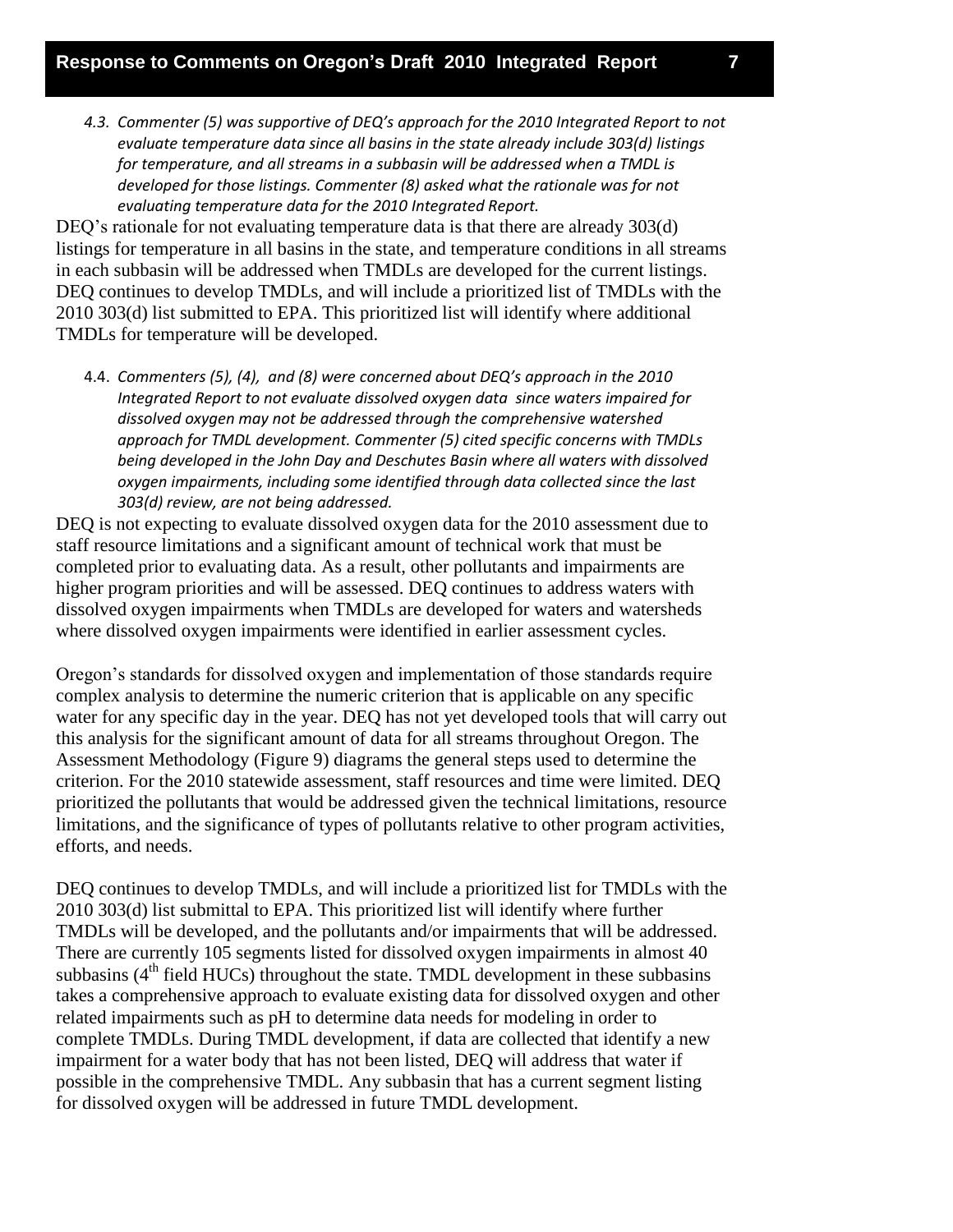The John Day TMDL which the commenter noted addressed a listing on the main stem John Day River. DEQ did not address other listings or previously un-identified impairments in the basin due to insufficient information to develop the TMDL or because analysis indicated the assessment status should be Category 2 or 3. Regarding data suggesting impairment in the John Day River main stem for dissolved oxygen during spawning time periods, this conclusion has been deferred until further study can be done. DEQ conducted preliminary data analysis, but the determination of spawning impairments was inconclusive. For a more definitive causal analysis about conditions in the spawning season, more data are needed for both dissolved oxygen and dissolved oxygen-related parameters such as pH.

The Deschutes Basin TMDL is currently being developed. DEQ's approach is to attempt to address unidentified impairments in the Lower Crooked, Upper Crooked, Beaver-South Fork, Little Deschutes and Upper Deschutes subbasins based on the results of the more intensely monitored and analyzed reaches of the Deschutes River, Little Deschutes River and Crooked River where there are currently enough pH and dissolved oxygen data to develop nutrient models.

4.5. *Commenter (5) suggested that Oregon's draft 2010 303(d) list did not evaluate all readily available data and information. Commenters (2) , (5), and (13) asked about DEQ's rationale and timeline for addressing other pollutants in supplements to the Draft 2010 Integrated Report and 303(d) list that DEQ plans to submit to EPA. Commenter (2) was specifically interested in DEQ's plans for evaluating pH data particularly in marine waters. Commenter (13) was interested in DEQ's plans for evaluating toxic pollutant data.*

DEQ has limited resources for Oregon's assessment program to complete 305(b)/303(d) reporting. In order to prepare Oregon's 2010 Integrated Report, work to process and evaluate all the data available was prioritized as outlined in the call for data in May 2009 and the information accompanying the November 2010 public comment period on the Draft 2010 Integrated Report and 303(d) list.

DEQ's Assessment Methodology specified the approach to evaluate monitoring data for the 10 year time period from June 1, 1999 through May 31, 2009. This data set contains over 5,751,300 results for over 18,600 monitoring stations throughout the state. The draft Integrated Report provided assessment results for data and information on:

- Sampling data results for *Enterococci* bacteria for Coastal Recreation Waters; reports of beach advisories;
- Health advisories warning that potentially harmful levels of toxins produced by blue-green algae (cyanobacteria) are present in a water body indicating a beneficial use impairment that does not meet Oregon's statewide narrative criterion;
- Other advisories warning against consuming fish;
- Instances of Public Drinking Water System closures due to turbidity;
- Waters where Total Maximum Daily Loads (TMDLs) have been completed which will be de-listed on the basis of the TMDL approved by EPA;

These results are included in the final 2010 Integrated Report.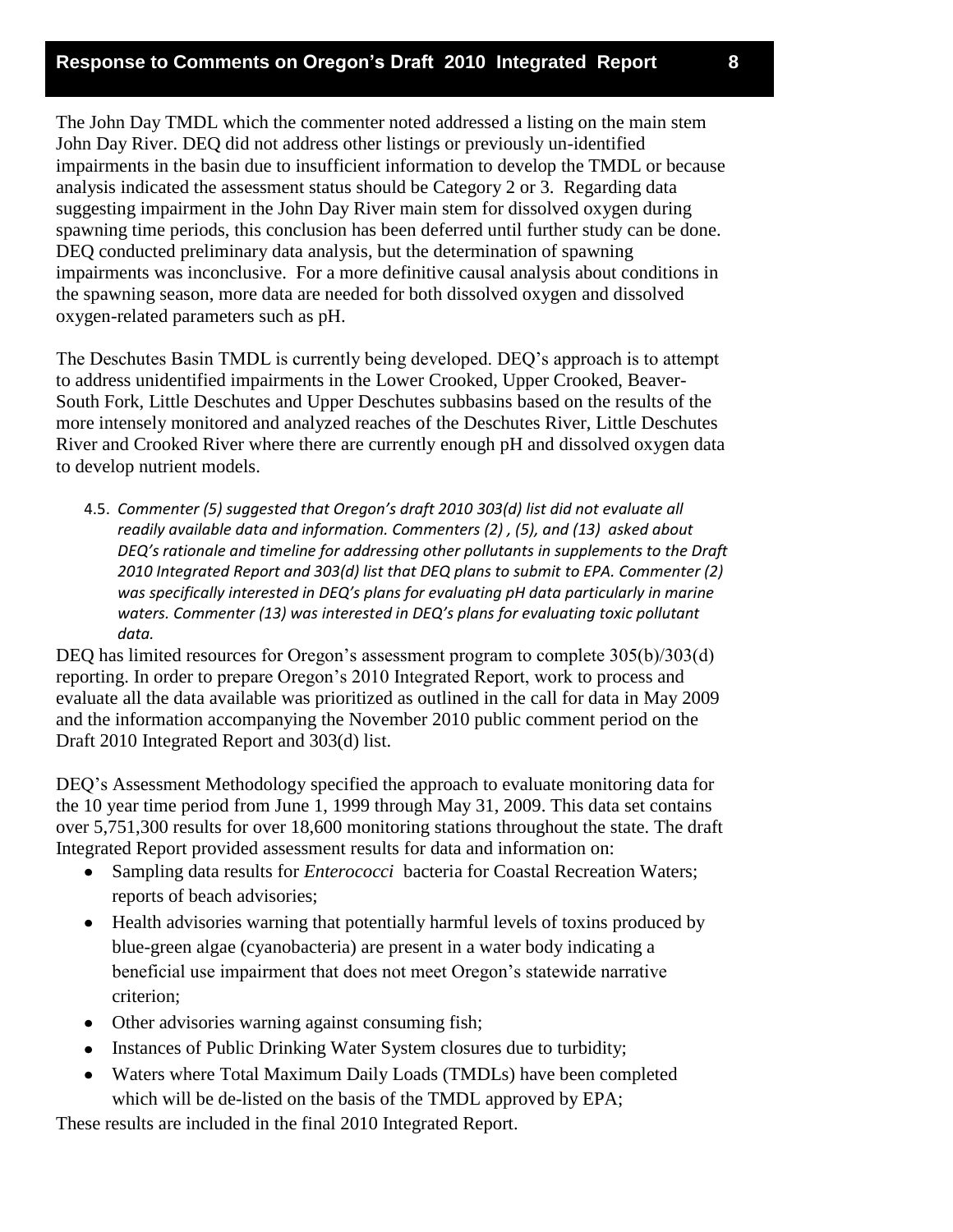Supplemental assessments of data sets currently underway include, in order of priority:

- Biological assemblages of freshwater macroinvertebrates.
- Sampling data results for *E. coli* bacteria and fecal coliform bacteria.  $\bullet$
- Sampling data results for pH.
- Sampling data results for toxic substances.
- Additional de-listings for TMDLs that have been approved since September 2010.
- Sampling data results for Chlorophyll a.
- Shellfish harvesting closures due to sewage releases (fecal coliform as pollutant).

DEQ's timeline will include an opportunity for public review of the supplemental updates to the Integrated Report, including any proposed additions to Oregon's 303(d) list, and any de-listings from the 303(d) list. DEQ has targeted March 2011 as the next date to publish supplements to the 2010 303(d) list for public review and comment, and May 2011 to submit the supplement to EPA.

#### 4.6. *Commenter (4) suggested DEQ's call for data in 2009 was not adequate. Commenter (8) requested that DEQ re-open the call for data to add to the data that will be evaluated to produce supplements to the Draft 2010 Integrated Report.*

As part of the assessment process, DEQ conducted a public call for data to solicit information for the 2010 Integrated Report assessment. DEQ evaluated monitoring data received during the call for data as well as data that were available in DEQ's LASAR database for the time period June 1, 1999 through May 31, 2009. DEQ began the Integrated Report data evaluation by downloading on November 20, 2009 all the "grab" data in LASAR for this time period. This data set contains over 5,751,300 results for over 18,600 monitoring stations throughout the state. Analytical data that met the assessment protocols for QA/QC, metadata, and pollutant specific requirements have been processed and evaluated according to the assessment protocols. Data that were not available when DEQ began the 2010 evaluation process will not be included in this cycle of the Integrated Reporting. Data collected outside of the time period for the 2010 Integrated Report or input into LASAR after the data download will be incorporated and assessed in the next cycle of the Integrated Reporting. The next cycle will include a call for data and will update any data requirements necessary to prepare a new data set for assessment.

4.7. *Commenter (5) noted that there were issues remaining from Oregon's 2004/2006 303(d) list including using narrative criteria to develop the 303(d) list, using biological information to list waters even when a pollutant is not identified, using data from different monitoring stations when listing waters impaired by toxic pollutants, additional numbers for de-listing waters to submit with the 303(d) list, and a prioritized list of waters for TMDL development.* 

DEQ has applied narrative criteria in developing new additions to the draft 2010 303(d) list including:

- Applying Statewide Narrative Criteria 340-041-007(10)to evaluate information related to harmful levels of toxins produced by blue-green algae;
- Applying Statewide Narrative Criteria 340-041-007(10) to evaluate information related to excessive growths of invasive, non-native aquatic plants;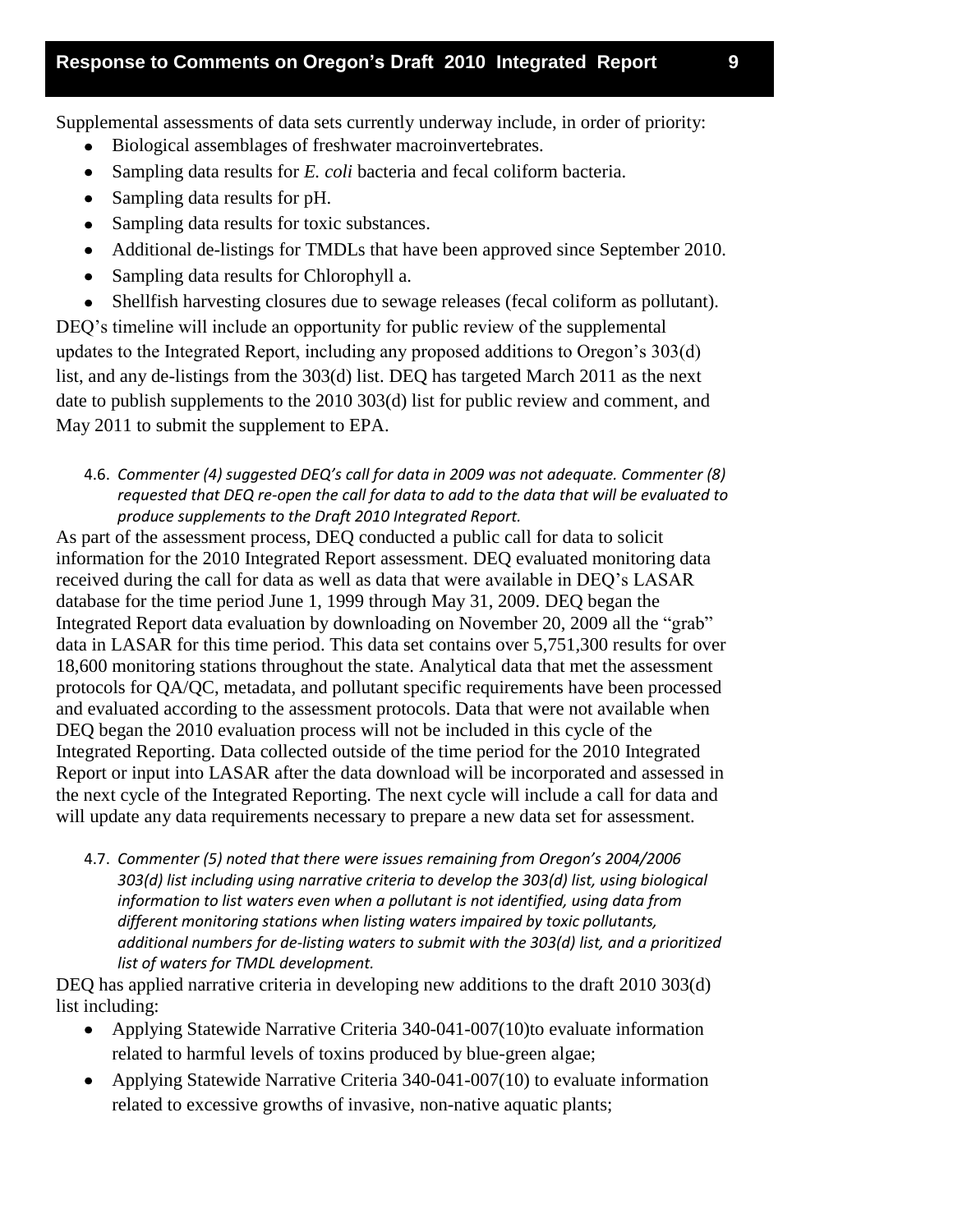- 
- Applying Narrative Criteria 340-041-0033(1) to evaluate information related to  $\bullet$ toxic substance levels in fish tissue with potential harmful effects on human health;
- Applying Statewide Narrative Criteria 340-041-0007(11) to evaluate information related to high turbidity levels causing impairments to beneficial use of water as drinking water supply.

Furthermore, DEQ has developed a methodology to apply the narrative Biocriteria 340- 041-0011 to evaluate information for macroinvertebrate biological communities. This analysis is a priority for a supplement to the draft 2010 303(d).

DEQ will address issues regarding the analysis of monitoring data for toxic pollutants when new evaluations for toxic substance data are assessed.

DEQ will submit a list of TMDLs prioritized for the next 2 years when the 2010 303(d) list is submitted to EPA for review and approval.

#### 4.8. *Commenter (8) asked if the DEQ LASAR database includes data from various USGS databases.*

DEQ's LASAR database contains data generated by the DEQ laboratory, results from sampling and monitoring studies that DEQ conducts or is a partner in, and data collected by partner groups such as Watershed Councils. If DEQ and USGS have collaborated in projects or studies, data may be in LASAR. USGS independently maintains its own data systems for national studies such as National Water Quality Assessment Program.

4.9. *Commenter (4) was not able to determine what data DEQ had reviewed to prepare updates for the 2010 303(d) list, and was not able to obtain listing information from DEQ's website.*

DEQ's provides information with each assessment record about the supporting data that was used for each assessment. The supporting data summarizes data from site monitoring stations that were used for the assessment and other information that was reviewed and considered for each assessment record. Summaries of other information such as public health advisories or other reporting are also provided to document the supporting data used for each assessment. Information from previous assessment cycles is also summarized to provide information for records that are not being updated, or to provide previous listing information for records being de-listed.

DEQ's searchable website has predefined search options that allow users to search by geographic area, waterbody name, pollutant, water quality status (including the 303(d) listed waters), and a list of waters that are being de-listed in the 2010 assessment cycle. Users can also download all or part of the assessment records by downloading search results in .csv (Comma Separated Value) that can be analyzed using the user's spreadsheet or database applications.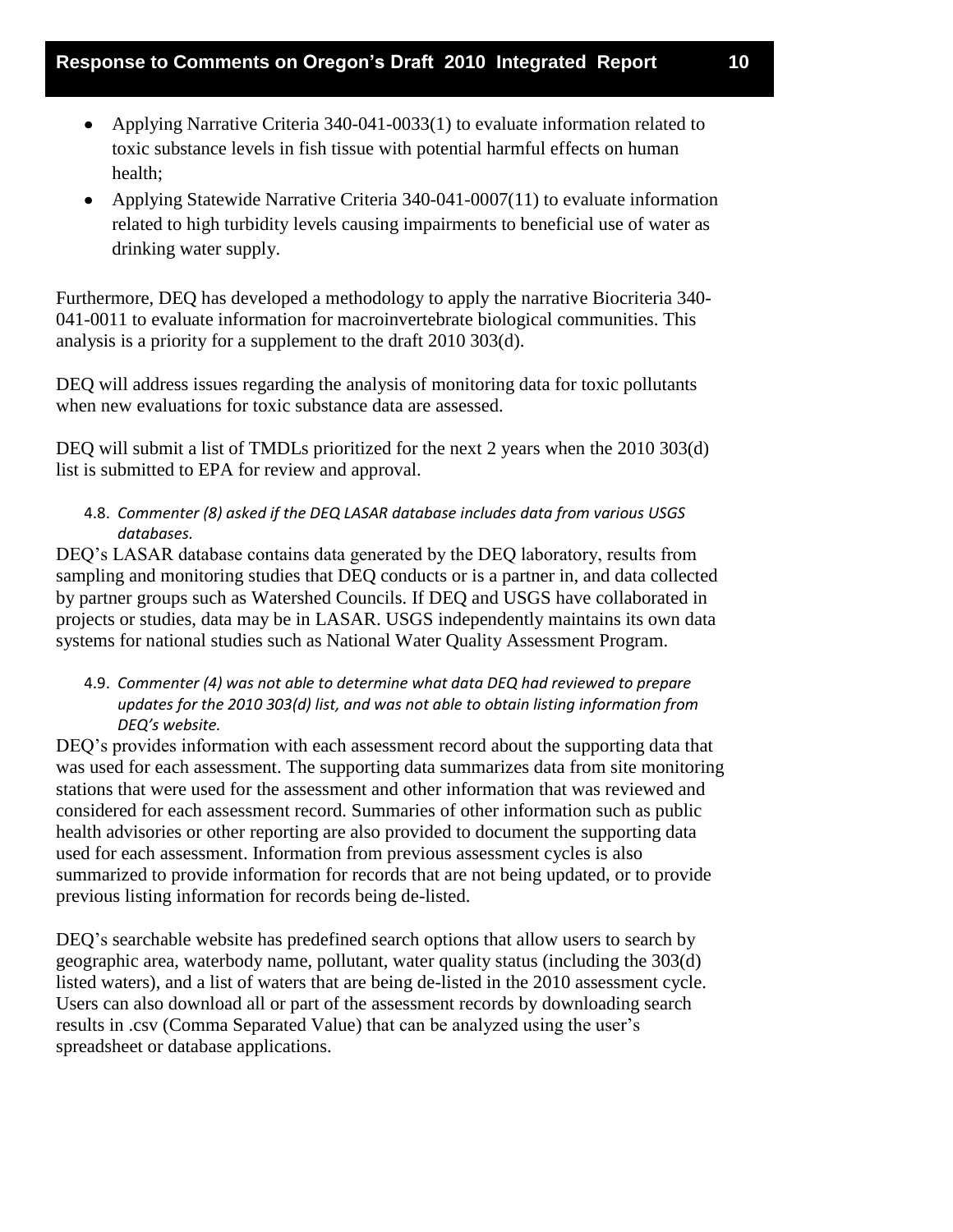## <span id="page-13-0"></span>**C: Comments on Oregon's Assessment Methodology – 2010 updates**

#### <span id="page-13-1"></span>**5. Aquatic Weeds or Algae**

*5.1. Commenter (8) questioned DEQ's approach to assigning Category 4: Water Quality Limited, TMDL Not Needed on the basis of an aquatic vegetation management plan to control weed growth.*

DEQ finds that documented and implemented aquatic vegetation management plans are appropriate means to restore beneficial uses impaired by aquatic weed growth, especially where nutrients are not the limiting factor and the plans are aimed at controlling or removing an invasive species. TMDLs are appropriate when specific pollutants can be identified as causing the impairment to the beneficial use. Aquatic weeds and algae occur naturally, and weed management plans can directly restore beneficial uses by removing the invasive species.

This approach has been used in previous assessments and approved by EPA, specifically in de-listing Lake Lytle (Record 3066) in the 2002. The supporting data for the 2002 delisting action was:

"A study has been done that indicates that nutrients are not the limiting factor for controlling weed growth in Lake Lytle and that an aquatic weed management plan is needed to control Eurasian milfoil, a non native species. An aquatic vegetation management plan has been developed by Portland State University for the City of Rockaway Beach and is being implemented."

The Oregon State Legislature established the Center for Lakes and Reservoirs (CLR) at Portland State University [\(http://www.clr.pdx.edu/](http://www.clr.pdx.edu/) ) to address lake management and invasive aquatic species issues in Oregon. CLR developed the "Guide for Developing Integrated Aquatic Vegetation Management Plans in Oregon" [\(http://www.clr.pdx.edu/docs/iavmp.pdf](http://www.clr.pdx.edu/docs/iavmp.pdf) ). CLR developed the plan for Lake Lytle using this guide. DEQ finds plans developed in this manner are appropriate restoration plans.

The 2010 assessment identified one water body (Laurelhurst Pond Record 23220) where harmful algae bloom advisories have been issued, and where the impairment is being addressed by a City of Portland restoration plan. DEQ finds this plan is appropriate and adequate to control and prevent impairments to recreational use of this small pond in an urban park setting, and warrants the status of Category 4B since the plan will result in attaining the narrative standard.

#### 5.2. *Commenter (4) suggested data for other aquatic weeds such as reed canary grass and animal invasive species be considered in applying narrative criteria.*

DEQ reviewed available data and information showing documented reports of excessive weed growth having a harmful effect on beneficial uses. Two additional listings for excessive parrotsfeather have been added to the 303(d) list. (See response to comment 1.3.) DEQ does not have a methodology to determine when and if other animal species result in impairments based on using the same narrative criteria.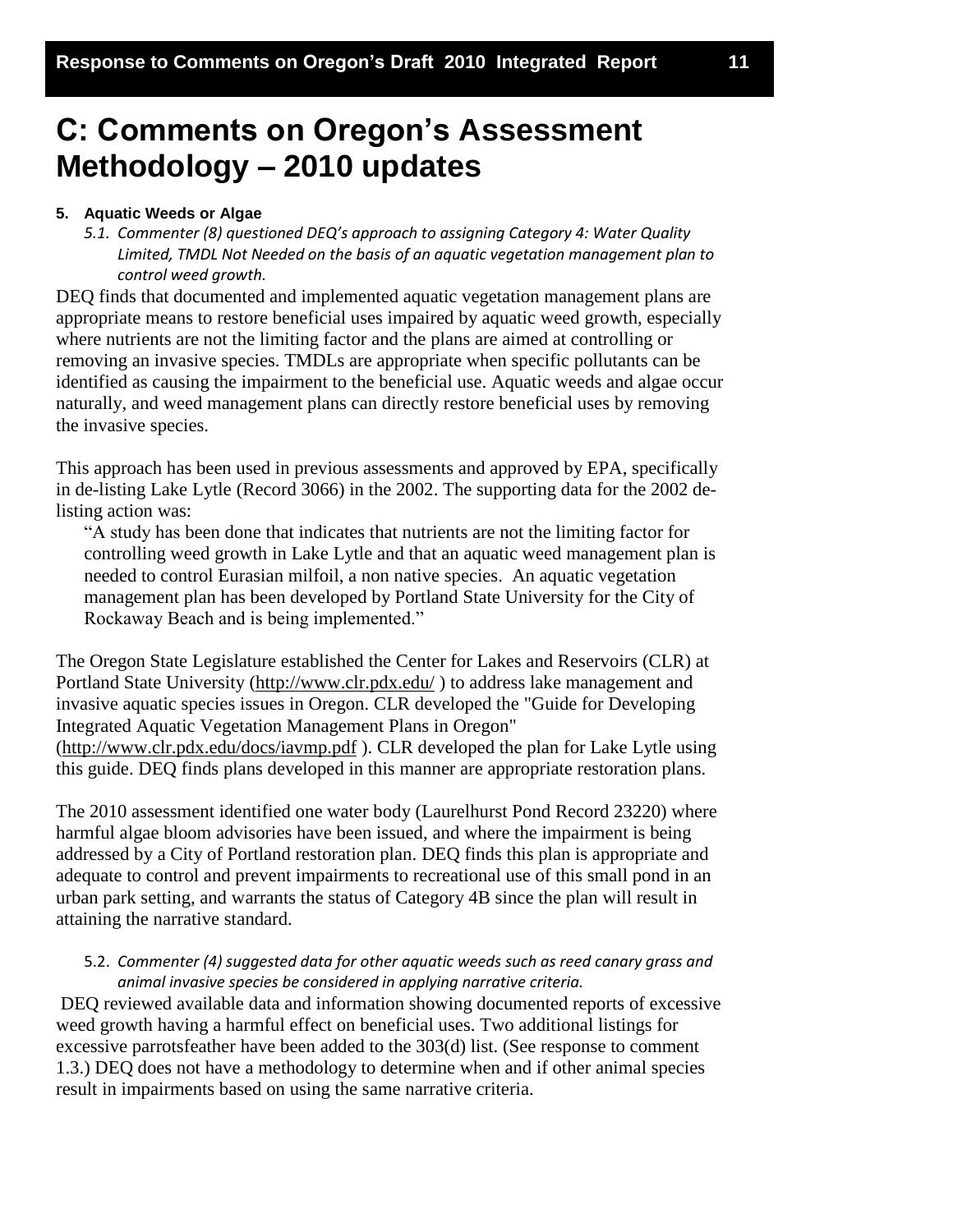#### <span id="page-14-0"></span>**6. Assessing Bacteria -** *Enterococci*

*6.1. Commenter (4) questioned DEQ's approach to applying of EPA's section 304(a) ambient water quality criteria for bacteria.*

DEQ applied these federal criteria consistent with EPA's explanation of the use of the geometric mean criterion rather than any of the single sample maximum criteria provided in the Federal Register, November 16, 2004 promulgation of the final rule (page 67224):

3. Use of the Single Sample Maximum

…. EPA expects that the single sample maximum values would be used for making beach notification and closure decisions…

Other than in the beach notification and closure decision context, the geometric mean is the more relevant value for ensuring that appropriate actions are taken to protect and improve water quality because it is a more reliable measure, being less subject to random variation...

And additional EPA guidance (US EPA Office of Water, EPA-823-F-06-013) (page 5): *CWA 303(d) listing*

In making CWA 303(d) listing decisions, the geometric mean is generally more relevant than the SSM because it is usually a more reliable measure of long term water quality, as discussed above.

DEQ's methodology specifies the minimum sample size that provides a representative sampling size over a season, and applies the geometric mean criterion to evaluate the result to determine if the water should be listed as water quality limited.

#### 6.2. *Commenters (4) and (8) questioned DEQ's approach using a 10 year data set from 1999 to 2009 for the 2010 assessment.*

DEQ has used a 10 year period of time to bracket data that are evaluated for Integrated Reporting since the 1990s. Ten years span a reasonable period of time so that seasonal and annual cycles are characterized. For waters that are regularly monitored, a robust set of data may be available that is regularly distributed over the 10 year period. For streams that are infrequently monitored, 10 years allows DEQ to look back in time to consider any stream data that may have collected during any one study but that have not been monitored in follow-up studies.

Since DEQ has used 10 years of data for many assessment cycles, the current assessment report contains conclusions about the status of a stream that may have been monitored in the 1980 and listed in the 1990s. These assessments are only updated if sufficient data are available in the most recent 10 year time period to meet the data requirements specified in the assessment protocols. DEQ retains impairment listings unless data in the 2010 assessment are sufficient to supersede previous impairment listings.

For Enterococci, DEQ has only been collecting and analyzing waters for this specific bacteria indicator since 2002.

#### <span id="page-14-1"></span>**7. Segmentation**

#### *7.1. Commenter (7) questioned why the segmentation protocols in Appendix 1 were so complex.*

DEQ's methodology to determine appropriate assessment units (segments) and assign the appropriate status to each is designed to reflect a complex set of water quality standards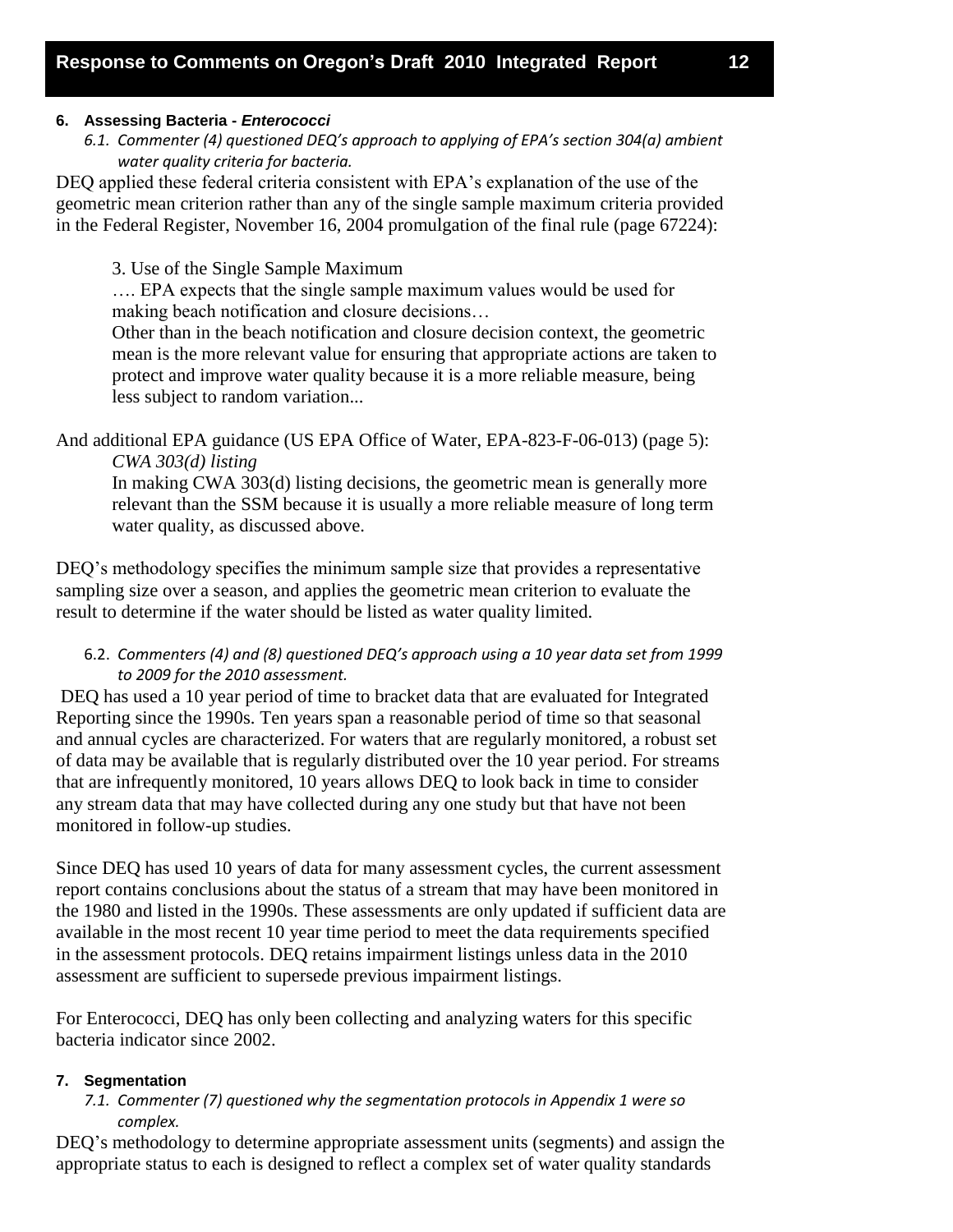for multiple pollutants and assessment cycles. The protocols are designed to incorporate previous cycles of assessments and the segments that were used for prior 303(d) lists. The segmentation protocols are designed to assess a variety of cases from water bodies having only one monitoring station that may be small or not frequently monitored to those large rivers that have many monitoring stations spatially distributed along the water body with repeated or regular monitoring events. The segmentation and status assignment protocols are DEQ's best efforts to make reasonable and justifiable assessments of water quality

#### <span id="page-15-0"></span>**8. Turbidity**

though out the state.

*8.1. Commenters (6) and (9) questioned the methodology DEQ used to review data and list impairments to drinking water beneficial uses from high turbidity levels and suggested that natural variations in weather and rainfall conditions could be causing high turbidity. Commenter (4) suggested DEQ's methodology was too restrictive in requiring operational difficulties and impairment for more that 30 days out of the year.*

For the 2010 Integrated Report, DEQ developed a methodology to review available quantitative data documenting incidents where public drinking water systems (PWS) were adversely impacted by turbidity levels in their surface water source areas and prevented from providing drinking water to the public. DEQ's methodology evaluated the number of days in a year when source water turbidity levels exceeded 5 NTUs, which is a level that causes problems for typical drinking water treatment systems. PWS operators may have means to manage water supplies and continue to provide water for approximately 30 high turbidity days per year before their reserves are depleted or treatment capacity overwhelmed. In the draft assessment of data, DEQ used 30 days in a majority of years of the data record as the benchmark to determine when water sources should be considered impaired and listed as Category 5. DEQ's draft list proposed adding five waters to Category 5 based on this evaluation protocol.

DEQ recognizes that turbidity in surface water is variable and responds to weather and rainfall conditions as well as human disturbance activities that increase erosion of fine and coarse sediments from land into surface waters within watersheds. However, data collected by PWS focuses on the in-stream quality of water in their water sources and does not include comprehensive studies to monitor and analyze all variables and trends that might be related to source water turbidity measurements. In order to allow some buffer for potential, but unquantified, system variability, DEQ revised the assessment protocol to use a higher value of 45 high turbidity days in any year of record to indicate impairment to the drinking water beneficial use. DEQ re-analyzed the available PWS data using this revised protocol. The analysis found the same five water sources exceeded this revised benchmark. One additional PWS exceeded the benchmark in the last year of six years of data (Record 23129, Bear Ck Reservoir). However, data were insufficient to determine if this was related to unusual or infrequent weather events in that year leading to a major disturbance in the watershed, and the water was assigned an Insufficient Data status of Category 3B: Potential concern.

The process to revise the numeric turbidity standard is weighing similar considerations in order to choose measurements and values that protect beneficial uses including drinking water while recognizing complex natural systems. If numeric criteria are developed for Oregon and approved by EPA, the assessment methodology for future Integrated Reports will be reviewed and revised to be consistent with the approved water quality standards.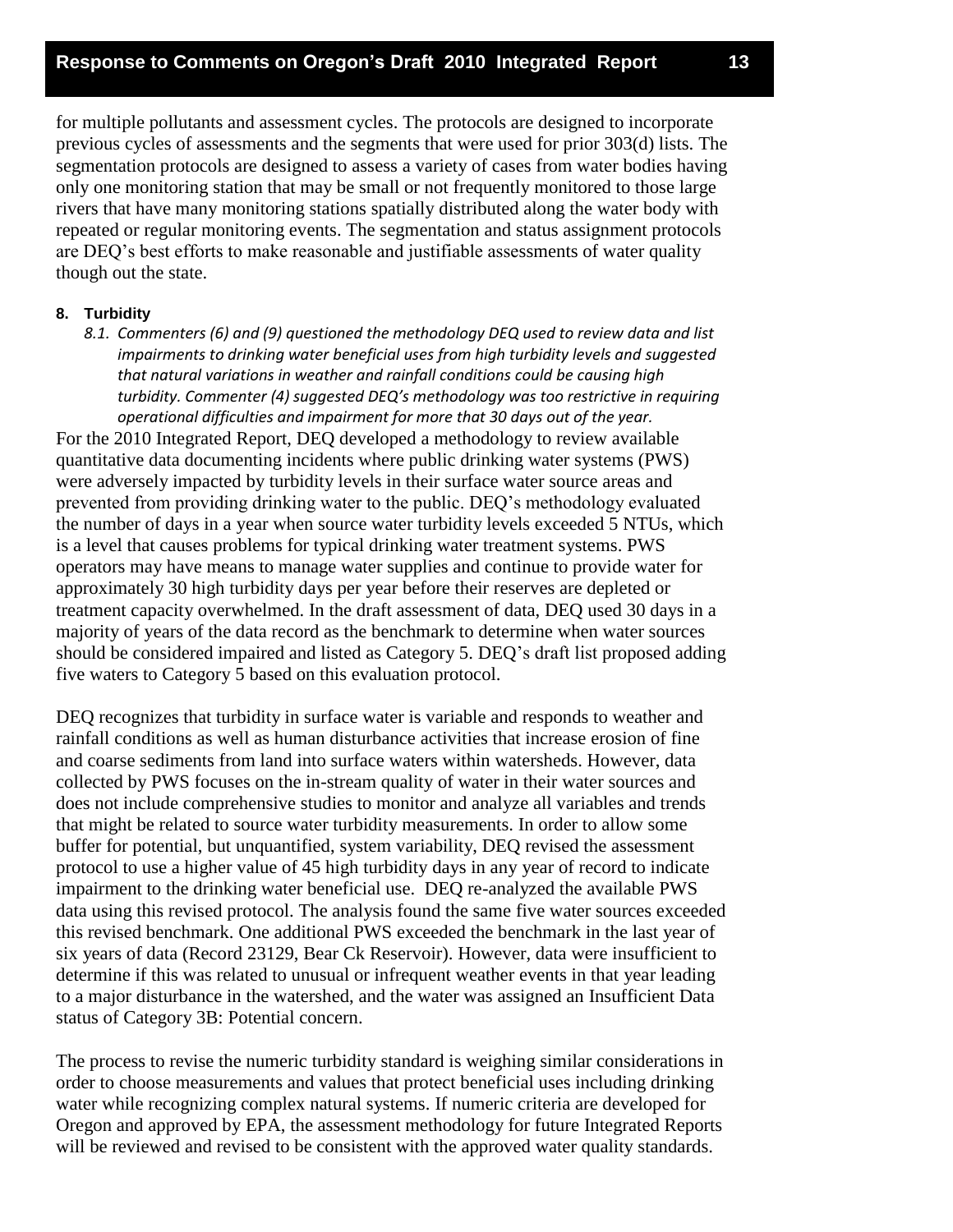8.2. *Commenter (8) suggested adding data requirements and specific age of data for turbidity.*

DEQ assessed impairment to drinking water beneficial uses using a benchmark developed to apply the narrative criteria. Upon revision of the turbidity standard to include numeric criteria, an assessment protocol will be developed that specifies data requirements and time periods consistent with the standard.

#### <span id="page-16-0"></span>**9. General**

*9.1. Commenters (4) and (8) noted the Assessment Methodology is not up to date on the process, timelines, and phased approach DEQ used to develop the 2010 Integrated Report and list of impaired waters.*

The Assessment Methodology has been updated to reflect the process at the time of submission of a final 2010 Integrated Report.

9.2. *Commenter (8) noted the draft Assessment Methodology did not cite EPA's guidance for 2010 Integrated Reporting.*

EPA's guidance was issued in May 2009. DEQ's 2010 Integrated Reporting process was underway with a call for data and issuance of a draft Assessment Methodology in May 2010. DEQ did review a draft version of the 2010 guidance prior to issuing the Draft Assessment methodology. DEQ reviewed the final 2010 guidance and found that there are no changes warranted to DEQ's assessment approach or protocols based on the points covered in EPA's 2010 guidance. DEQ's Assessment Methodology discusses its approach to incorporate statewide probabilistic assessments. The Assessment Methodology also provides detailed information on how DEQ will assign Category 3 for each type of pollutant data and each standard that it evaluates. DEQ may in future assessments incorporate EPA's guidance for rotating basin approaches. It is Oregon's hope that EPA will be able to take action to approve Oregon's 2010 303(d) list of waters needing TMDLs after it is submitted.

9.3. *Commenter (8) suggested revising the draft Assessment Methodology to include discussion about metadata requirements and steps take to obtain necessary meta data* DEQ provided information in the draft Assessment Methodology about meta data requirements. Additional templates and formats used by DEQ to obtain necessary metadata and procedures used DEQ's lab to review and grade data quality were provide in the call for data.

#### *9.4. Commenter (4) questioned how the water quality limited status was used and if it was consistent with Oregon's water quality standards.*

The Assessment Methodology describes the meaning of the various water quality assessment categories, including the water quality limited categories. These categories reflect EPA guidance on how to categorize water quality status. In sections specific to each water quality standard, the Assessment Methodology describes the application of the categories to each standard in detail.

#### 9.5. *Commenter (8) objected to DEQ including Category 4b: Water Quality Limited Other Control Measures in Place as one of several water quality status assignments.*

DEQ's approach to using Category 4b is consistent with EPA guidance. EPA has discussed the use of Category 4b in several version of guidance for Integrated Reporting, including 2008, 2006, 2004, and 2002.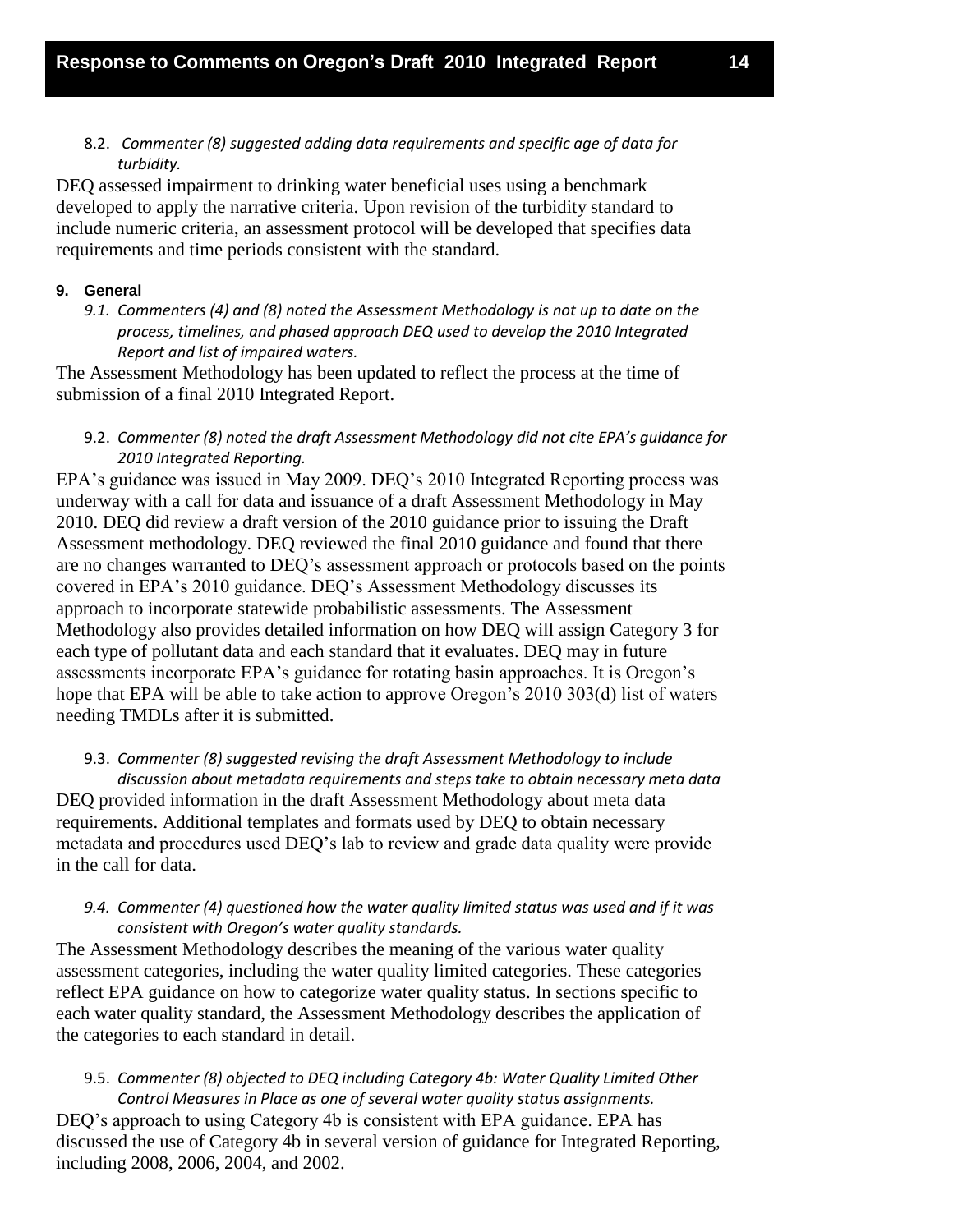9.6. *Commenter (4) objected to DEQ including Category 4c: Water Quality Limited Impairment is not caused by a pollutant.*

DEQ's approach to using Category 4c is consistent with EPA guidance. EPA has described the meaning and use of Category 4c in several version of guidance for Integrated Reporting, including 2006, 2004, and 2002.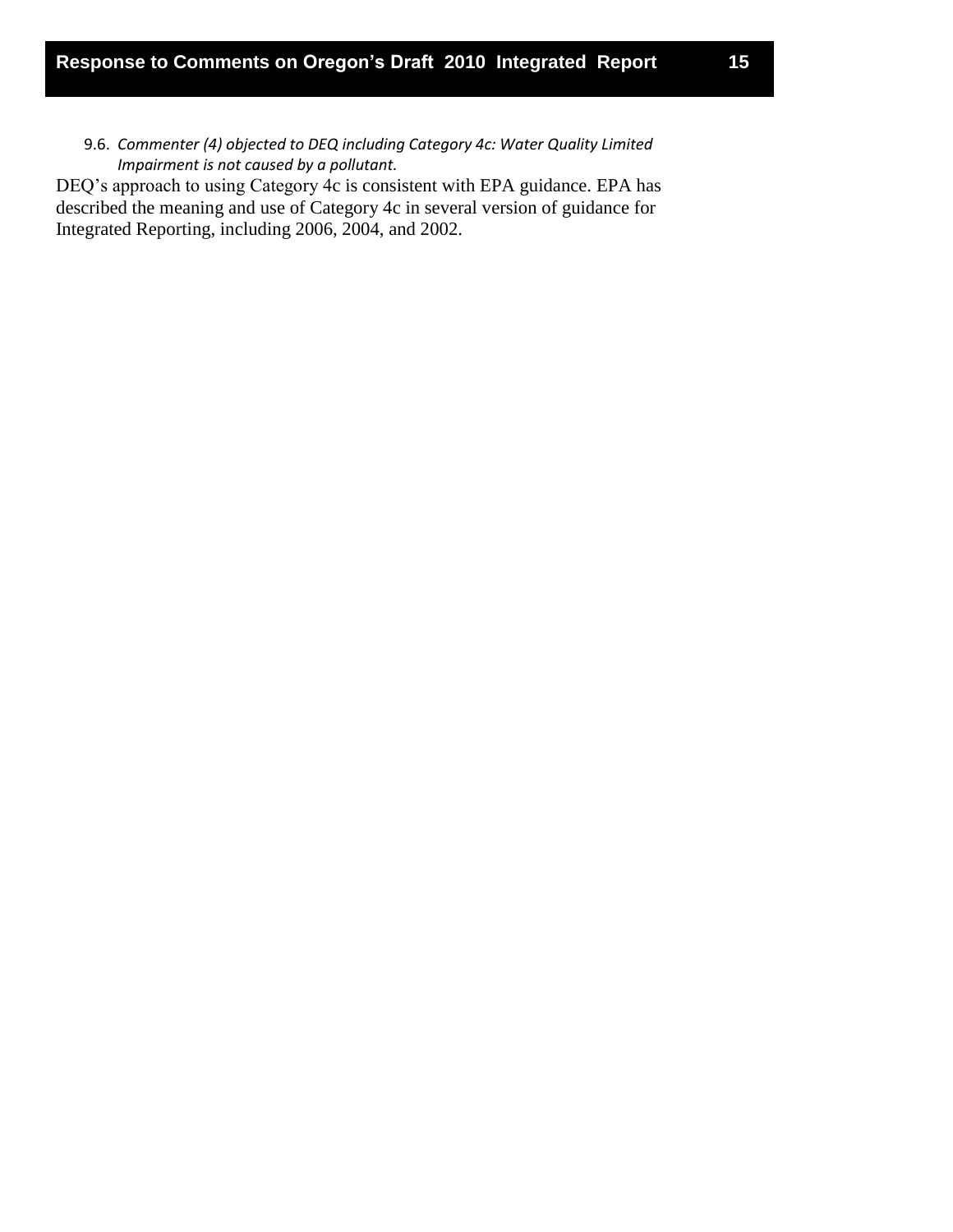# <span id="page-18-0"></span>**D: Comments on Oregon's Assessment Methodology – Other pollutants and older records**

#### <span id="page-18-1"></span>**10. Assessing Bacteria (***E. coli)* **and pH**

10.1. *Commenter (8) questioned DEQ's approach of using a 10 year data set from 1999 to 2009 for the 2010 assessment, the minimum data requirements of 5 representative data points, and assessing seasons of interest for summer and fall/winter/spring.* The Assessment Methodology lists the specific data requirements for each standard applied for the Integrated Reporting assessment, and the requirements for assigning a conclusion about the conditions. For most pollutants, DEQ generally uses available data for a 10 year period of time to bracket data and applies a 10% rule with a minimum data set of five samples per site for most parameters unless the water quality standard specifically requires something different. For waters that are regularly monitored, a robust set of data regularly distributed over 10 years may be available. For streams that are infrequently monitored, 10 years allows DEQ to look back for limited data that may have been collected during any one study but not monitored in follow-up studies.

Evaluating pollutants for a summer and a fall/winter/spring season attempts to account for variations that may occur seasonally or over multiple year cycles. A stream may be more impaired by pollutants during a summer season when low flow and less dilution occur in the water body. An assessment of data in the summer time period, which is defined in water quality standards, might indicate impaired conditions, where assessing data annually might not adequately represent the impaired summer conditions. Alternatively, some pollutants might be introduced into water bodies in periods of high precipitation and flow, causing impairments in fall/ winter/spring season but not in summer.

A site is considered water quality limited if greater than 10% of the samples exceed the appropriate criterion. These requirements were developed based on EPA guidance recommending a simple "rule of thumb" for evaluating data sets of limited size and is intended to account for data sets that may not be fully representative of water conditions.<sup>1</sup> This approach is consistent with that used for Oregon's 1998, 2002, and 2004/2006 review of data for the  $303(d)$  lists in those years.<sup>2, 3</sup>

#### *10.2. Commenter (4) suggested the single sample criterion be applied to list waters with one exceedence in a complete data set.*

DEQ generally uses a minimum of two samples to demonstrate exceedence to demonstrate the reproducibility of sample results.

 $\overline{a}$ 

<sup>&</sup>lt;sup>1</sup> Consolidated Assessment and Listing Methodology (CALM), EPA, DRAFT April 20, 2001.

<sup>2</sup> Consolidated Assessment and Listing Methodology for Oregon's 2002 303(d) List of Water Quality Limited Water bodies and Integrated 305(b) Report, (January 2003)<http://www.deq.state.or.us/wq/303dlist/Final2002AssessmentAndListingMethodolgy.pdf>

<sup>3</sup> Oregon Department of Environmental Quality's Listing Criteria for the 1998 303(d) list.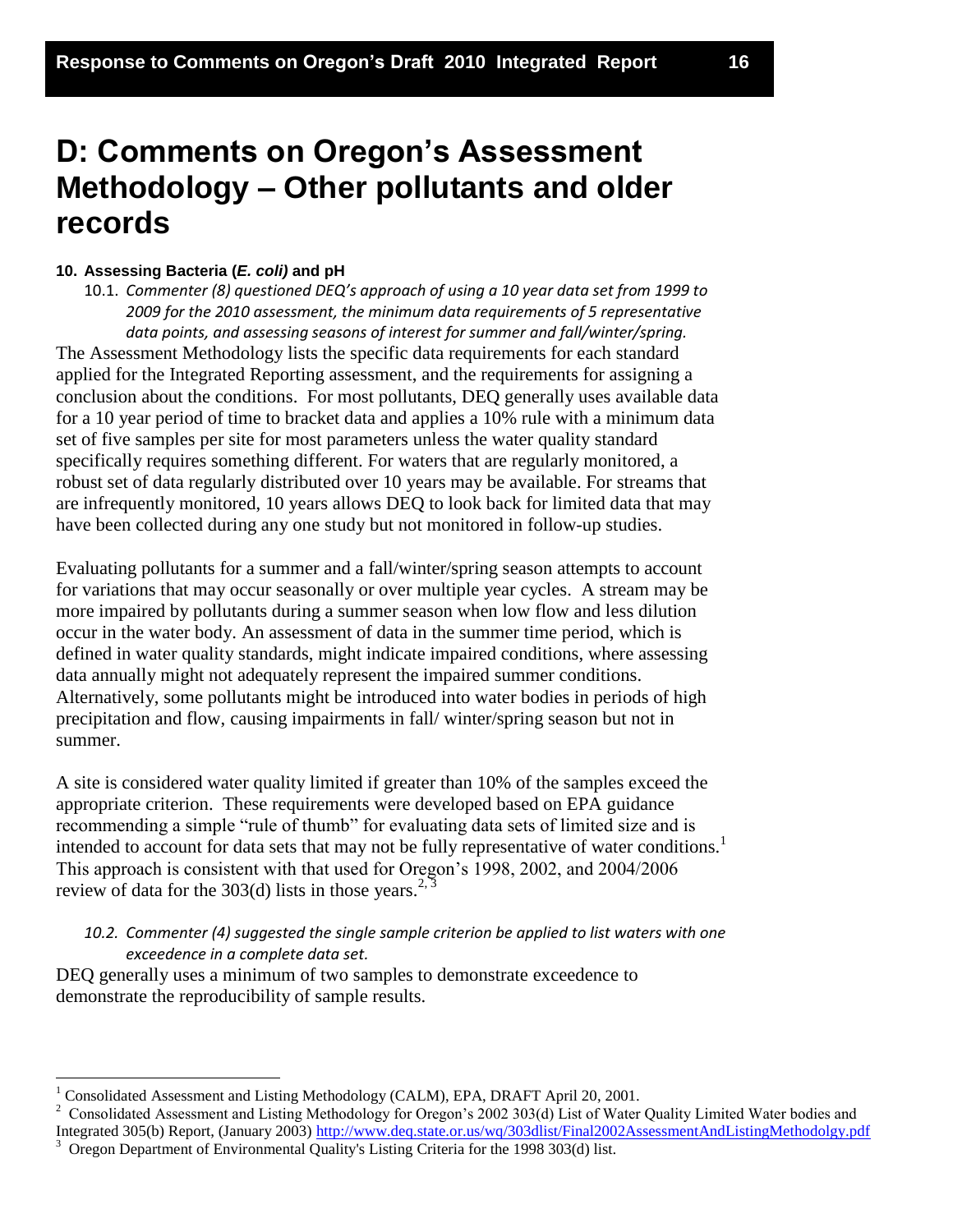#### <span id="page-19-0"></span>**11. Assessment of Biocriteria**

*11.1. Commenters (5) and (8) objected to DEQ not assigning Category 5: Water Quality Limited, TMDL Needed (303(d)) to waters with impaired biological communities even if pollutants causing impairment are not known. Commenter (4) noted inconsistent status assignments.*

DEQ has not yet assessed macroinvertebrate data. This assessment is a priority for the supplement that will be developed for public review in March 2011.

#### <span id="page-19-1"></span>**12. Assessment of ocean acidification measured by pH**

*12.1. Commenter (2) requested Oregon add ocean waters to the 303(d) list based on information submitted in the call for data.*

DEQ is in the process of preparing supplements to the 2010 Integrated Report and will continue assessing data from coastal waters in a prioritized order. Assessments will apply Oregon's pollutant criteria according to the protocols set out in the Assessment Methodology.

DEQ conducted a public call for data in 2009 to be evaluated using the protocols outlined in the Assessment Methodology. The information submitted by the Commenter 2 included copies of 72 journal articles and reports on ocean conditions throughout the world, effects of atmospheric CO2 levels on marine environments, coral reef die offs in tropical oceans, the interaction between ocean chemical conditions and carbonate organisms, and other topics related to the environmental effects of atmospheric CO2 on ocean conditions. The submitted information did not contain any monitoring or sampling data from ocean waters within Oregon's jurisdiction. None of the submitted information was the type of data described in the Assessment Methodology as relevant for comparison to Oregon's pH standard. Commenter (2) did not submit any analytical data in the templates and formats that were provided and specified for use for submission of data in the public call for data.

During public review, Commenter (2) noted that reports are available on recent sampling off the coast of California and in Puget Sound in Washington where pH data have been collected. These waters, however, are not within Oregon's jurisdiction and are not appropriate to include in Oregon's 305(b)/303(d) assessment. Commenter (2) also noted recent reports of low productivity in Oregon shellfish hatcheries, but did not provide any specific information that DEQ could review to determine if this warranted consideration in addition to pH data that were previously solicited and are available in DEQ's data repository.

#### <span id="page-19-2"></span>**13. Assessment of Sedimentation**

*13.1. Commenter (8) noted Oregon has not adopted numeric criteria for sedimentation, and does not have a clear methodology for applying the narrative criteria (prohibition of bottom deposits deleterious to fish or aquatic life). Commenter (4) suggested that DEQ should continue to use un-quantified judgments of impairment and sediment as cause of impairment in lieu of having benchmarks developed.* 

DEQ has pursued efforts to develop a quantitative benchmark that could be applied for assessment purposes. A preliminary approach was developed and reviewed by a scientific panel, Oregon's Independent Multidisciplinary Science Team (IMST). This effort has not been completed due to the complexity of characterizing natural systems, and lack of resources to devote to research and analysis of unresolved scientific and technical questions related to potential sediment measurements and benchmarks. At this time, DEQ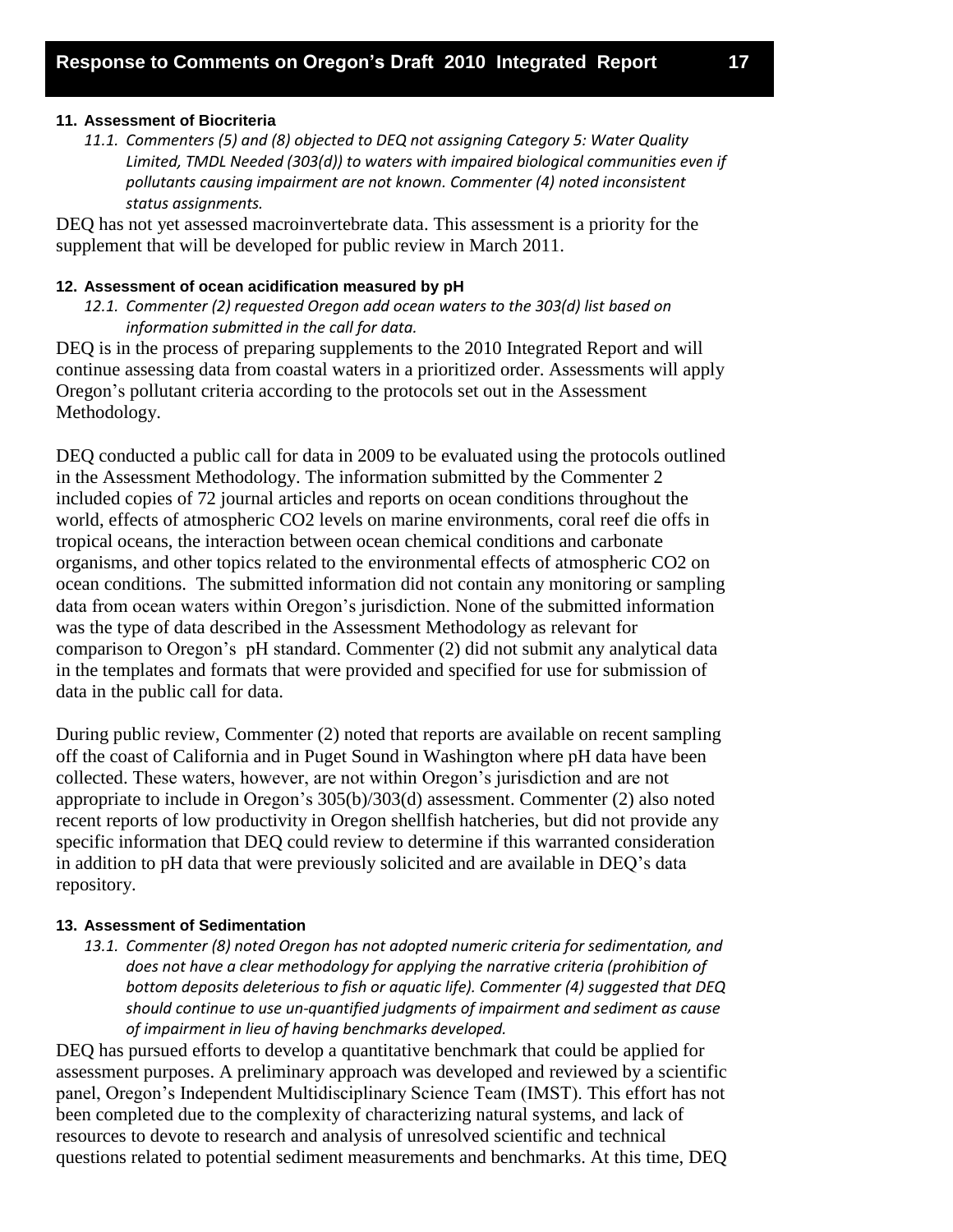does not have a quantitative benchmark to use to analyze stream physical habitat data that are indicative of excess sediment, or know when those conditions are impairing fish and aquatic life. Sufficient information is not available to document and support listings at this time.

#### <span id="page-20-0"></span>**14. Assessment of Total Dissolved Gas**

*14.1. Commenter (7) suggested DEQ should include more detail in the Assessment Methodology for this standard*.

The protocols for Total Dissolved Gas are sufficient for assessment purposes.

#### <span id="page-20-1"></span>**15. Assessment of Toxic Substances**

*15.1. Commenter (7) suggested DEQ consider a natural condition provision for listing and de-listing naturally occurring earth metals found in Oregon's water, as discussed in EPA guidance for 2008 Integrated Reporting*.

DEQ applies Statewide Narrative Criteria 340-041-0007(2) that allow for less stringent natural conditions to supersede numeric criteria. EPA Region 10 and DEQ agreements with EPA provide guidance on how these demonstrations for natural conditions should be made. See:

EPA Region 10, April, 2005, Principles to Consider When Reviewing and Using Natural Condition Provisions

[http://yosemite.epa.gov/r10/water.NSF/840a5de5d0a8d1418825650f00715a27/35](http://yosemite.epa.gov/r10/water.NSF/840a5de5d0a8d1418825650f00715a27/35a31c9aefba540188256fd60076c840?OpenDocument#The%20Document) [a31c9aefba540188256fd60076c840?OpenDocument#The%20Document](http://yosemite.epa.gov/r10/water.NSF/840a5de5d0a8d1418825650f00715a27/35a31c9aefba540188256fd60076c840?OpenDocument#The%20Document)

DEQ, February 4, 2004, Clarification Letter from DEQ to EPA, <http://www.deq.state.or.us/wq/standards/docs/temperature/clarificationltr.pdf>

A note will be added to the Assessment Methodology discussion about narrative criteria citing these guidance documents.

*15.2. Commenter (7) questioned the significance of the red highlighted section in the Assessment Methodology for Toxic Substances. Commenter (4) suggested that pre-2004 criteria are not the correct criteria to apply.*

The applicable criteria for Clean Water Act purposes, such as 303(d) listing, are EPAapproved state water quality standards. Oregon's standards for toxic substances were revised and adopted by the Environmental Quality Commission in 2004. But EPA disapproved the majority of toxic substance criteria for protecting human health and has not yet acted on the criteria protecting aquatic life. The note in the draft methodology was a reminder to verify the correct citation of the toxic substance standards given the flux in their status. Table 20 as adopted and approved by EPA in the 1980s contains the effective numeric criteria that are used to evaluate site data for toxic substances for the Integrated Report.

#### *15.3. Commenter (7) provided comments on assessment for PCBs.*

DEQ has not updated the water quality assessment data and information for PCBs. Toxic substances will be updated in supplements to the 2010 Integrated Report. The comments appear to be directed at listings that were finalized and approved in previous assessment cycles.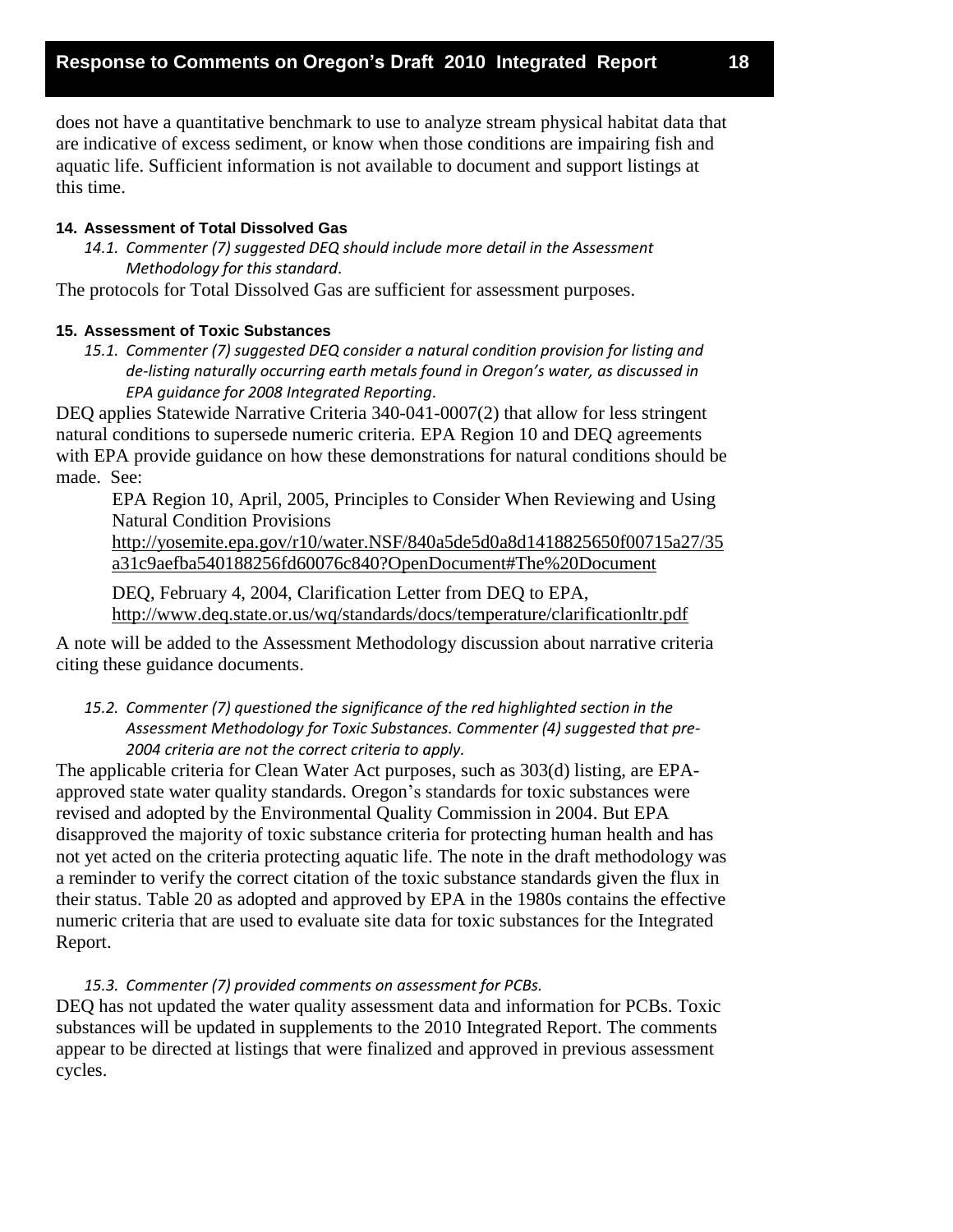15.4. *Commenter (8) asked if supplements to Oregon's 2010 Integrated Report will evaluate data from toxic sampling in the Columbia River Estuary collected from a collaborative study in 2007.*

DEQ has evaluated the available data set from DEQ's LASAR database. If those data are in DEQ's LASAR database for the 2010 assessment data set, they will be assessed in the supplement to the 2010 Integrated Report. No data were received by DEQ during the call for data specifically for this study. DEQ's laboratory did log uploading 2,620 data results from Columbia Riverkeeper sampling for conventional pollutants into LASAR in September 2009. Willamette Riverkeepers submitted 100 toxic sampling results during the public call for data which DEQ logged in as uploaded into LASAR in September 2009. The assessment for these data will be included in a supplement to the 2010 Integrated Report.

*15.5. Commenters (4) and (8) expressed concern that, since many toxic criteria are well below minimum reporting limits (MRL), no water will be listed as Category 5.* DEQ will evaluate any data that is quantified at or above the minimum reporting limits. DEQ's methodology does not use monitoring data below minimum reporting limits, since it cannot draw any conclusions about impairment status where data are below the minimum reporting limits, and consequently, the pollutant concentrations are unknown.

#### <span id="page-21-0"></span>**16. Assessment methodology to de-list waters**

#### *16.1. Commenter (7) objected to the protocol using equivalent years of data to de-list a water body as used to initially list a water body.*

DEQ reviews available data and may de-list waters if new or recent data show water quality standards are being met. DEQ reviews a 10 year set of available set to determine where sites are meeting standards. If previous assessments have already resulted in listings of a water body segment, DEQ will review the data to determine if they are equivalent in quality and spatial and temporal representativeness to the data used to initially list a water body, and meet the specific pollutant protocols to assign a Category 2: Attaining status for the water body. An example is that if the listing was based on two successive years of a standard not being met, DEQ would look for at least two successive years of data indicating that the standard is being met. If standards have changed, data are evaluated with the currently applicable standard and the current protocols and data requirements for that pollutant.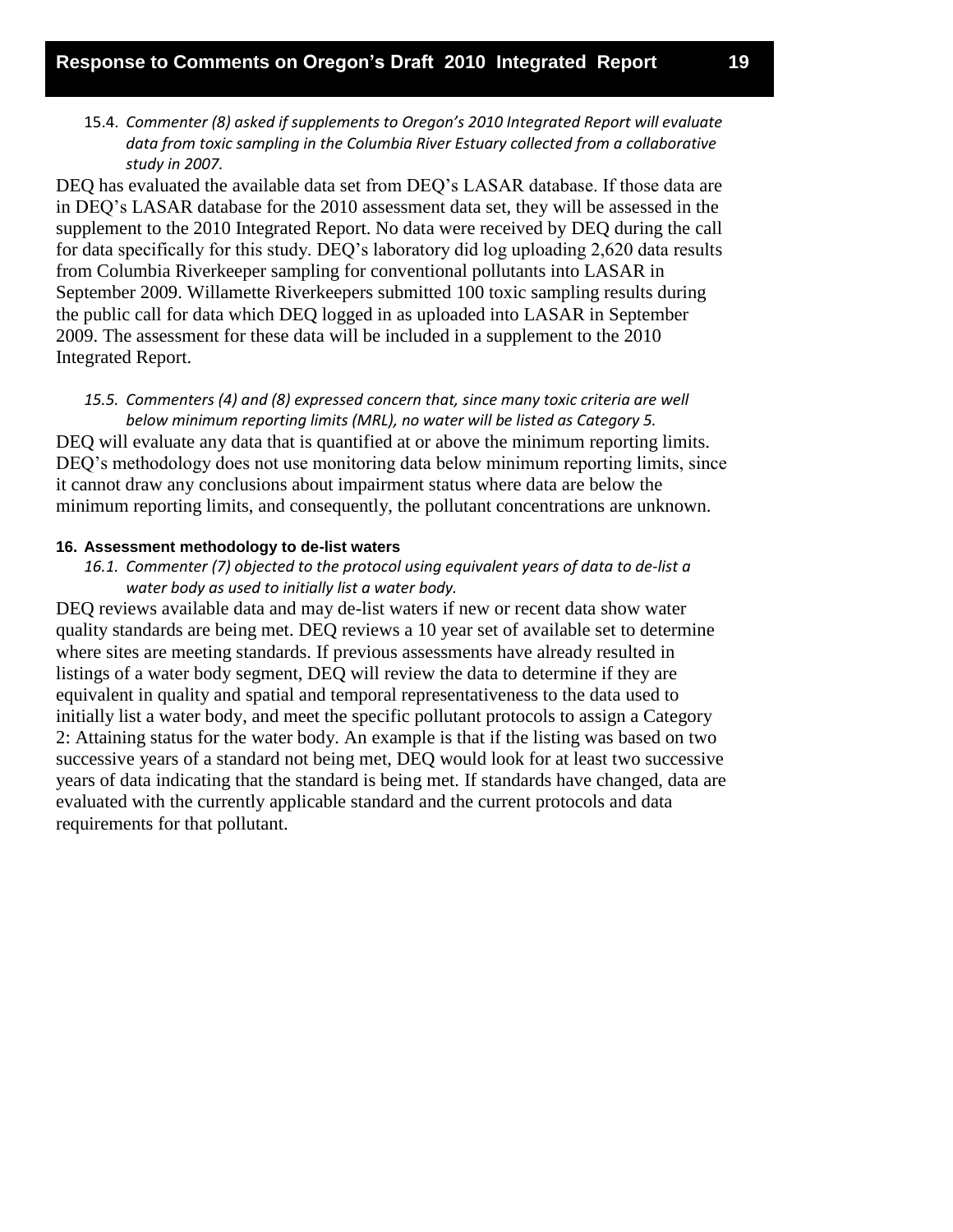## <span id="page-22-0"></span>**E. Comments and corrections for records not updated in the Draft 2010 Integrated Report**

#### <span id="page-22-1"></span>**17. Assessment of Clackamas River pH**

*17.1. Commenter (3) indicated USGS has data for pH in the Clackamas River and North Umpqua River showing exceedences of Oregon's pH criteria for freshwater that could be submitted to include in the 2010 Integrated Report analysis.*

Data that were submitted in the public call for data in 2009 were uploaded into DEQ's Laboratory Analytical and Storage Retrieval (LASAR) database. DEQ retrieved data for the time period June 1, 1999 through May 31, 2009 and these data are available for DEQ's current assessment. Data in addition to this available data set or data recently collected and added to the LASAR database will be incorporated into future assessments, or may be used by program specific applications such as TMDL development or watershed studies.

#### <span id="page-22-2"></span>**18. Assessment of other pollutants and old records**

*18.1. Commenter (10) provided detailed comments on old assessment records for metals, dieldrin, flow and habitat modification, phosphate phosphorous, and alkalinity*.

In this Integrated Report, DEQ delisted streams where TMDLs have been completed to support de-listing these waters. The records in question may be updated in supplements to the 2010 report if data from DEQ's dataset as described in the preceding response are available to evaluate for the relevant time period. Commenter is encouraged to review those supplements and provide comments at the time of the updates.

#### *18.2. Commenter (12) noted City of Gresham provided data that should be included in the assessment for pesticides and other toxic substances.*

DEQ received data results from the City of Gresham in the call for data. Data for 7,615 sample results were uploaded in LASAR. The data are in the data set that will assessed by DEQ in a supplement to the Integrated Report as described in response to comment 4.5.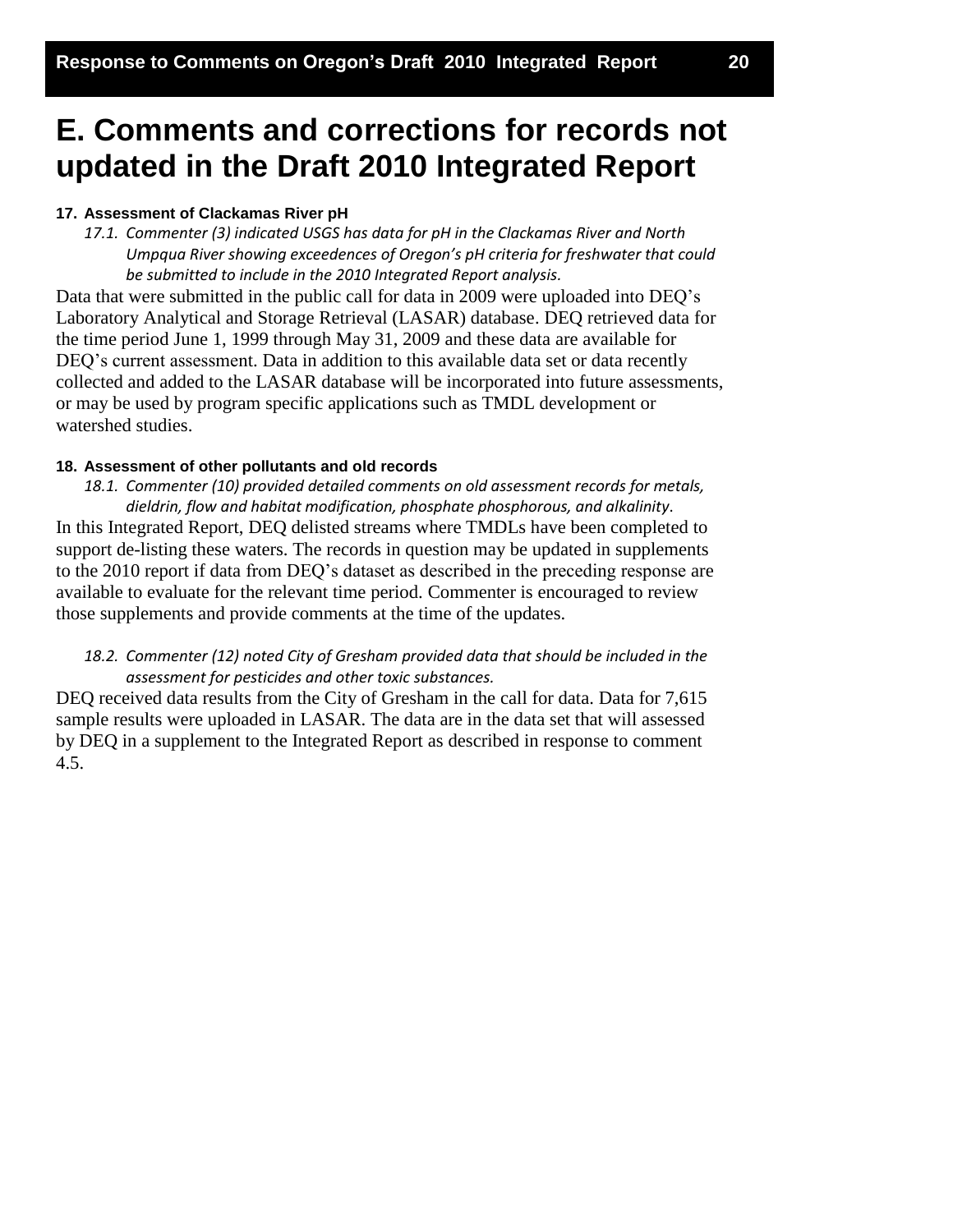# <span id="page-23-0"></span>**List of Commenters**

| <b>Commenter</b><br><b>Number</b> | <b>Name/Title</b>                 | <b>Representing</b>       | <b>Address/Phone</b>                         |
|-----------------------------------|-----------------------------------|---------------------------|----------------------------------------------|
| $\mathbf{1}$                      | Sophia Hobet                      | City of Salem             | $1410 \ 20$ <sup>th</sup> Street SE          |
|                                   | <b>Water Services</b>             |                           | Bldg $#2$                                    |
|                                   | Manager                           |                           | Salem, OR 97302                              |
|                                   |                                   |                           | 503-588-6480                                 |
| $\overline{2}$                    | Miyoko Sakashita                  | Center for                | 351 California Street                        |
|                                   | <b>Oceans Director</b>            | Biological                | Suite 600                                    |
|                                   |                                   | Diversity                 | San Francisco, CA 94104                      |
|                                   |                                   |                           | 415-436-9682                                 |
| 3                                 | Kurt D. Carpenter                 | U.S. Geological           | 2130 SW 5th Avenue                           |
|                                   | Hydrologist                       | Survey                    | Portland, OR 97201                           |
|                                   |                                   |                           | 503-251-3215                                 |
| $\overline{\mathbf{4}}$           | Nina Bell                         | Northwest                 | P.O. Box 12187                               |
|                                   | Executive                         | Environmental             | Portland, OR 97212-0187                      |
|                                   | Director                          | Advocates                 | 503-295-0490                                 |
|                                   |                                   |                           |                                              |
| 5                                 | David Croxton                     | <b>United States</b>      | 1200 Sixth Avenue                            |
|                                   | Manager,                          | Environmental             | Suite 900                                    |
|                                   | Watershed Unit                    | <b>Protection Agency</b>  | Seattle, WA 98101-3140                       |
|                                   |                                   | Region 10                 |                                              |
| 6                                 | Chris Jarmer                      | Oregon Forest             | 1149 Court Street NE                         |
|                                   | Director, Water                   | <b>Industries Council</b> | Suite 201                                    |
|                                   | Policy                            |                           | Salem, OR 97301                              |
|                                   |                                   |                           | 503-371-2942                                 |
| $\overline{7}$                    | Kathryn VanNatta                  | Northwest Pulp            | 7900 S.E. 28 <sup>th</sup> Street            |
|                                   | Governmental                      | and Paper                 | Suite 304                                    |
|                                   | <b>Affairs Manager</b>            | Association               | Mercer Island, WA 98040                      |
|                                   |                                   |                           | 206-414-7290                                 |
| 8                                 | Lauren Goldberg                   | Columbia                  | 724 Oak Street                               |
|                                   | <b>Staff Attorney</b>             | Riverkeeper               | Hood River, OR 97031                         |
|                                   |                                   |                           | 541-387-3030                                 |
| 9                                 | Jeff Light                        | Plum Creek                | P.O. Box 216                                 |
|                                   |                                   | <b>Timber Company</b>     | Toledo, OR 97391                             |
| <b>10</b>                         | Rajeev Kapur                      | Clean Water               | 2550 SW Hillsboro Highway                    |
|                                   | <b>Water Resource</b>             | Services                  | Hillsboro, OR 97123                          |
|                                   | Analyst                           |                           | 503-681-3600                                 |
| 13                                | Teresa Huntsinger                 | Oregon<br>Environmental   | 222 NW Davis Street<br>Suite 309             |
|                                   | Clean & Healthy                   |                           |                                              |
|                                   | <b>Rivers Program</b><br>Director | Council                   | Portland, OR 97209-3900<br>503-222-1963 x112 |
| 14                                |                                   |                           |                                              |
|                                   | Barbara Rich<br>Laurie Lindell    |                           | Bend, OR 97701                               |
| 15                                |                                   |                           | <b>Bureau of Land Management</b>             |